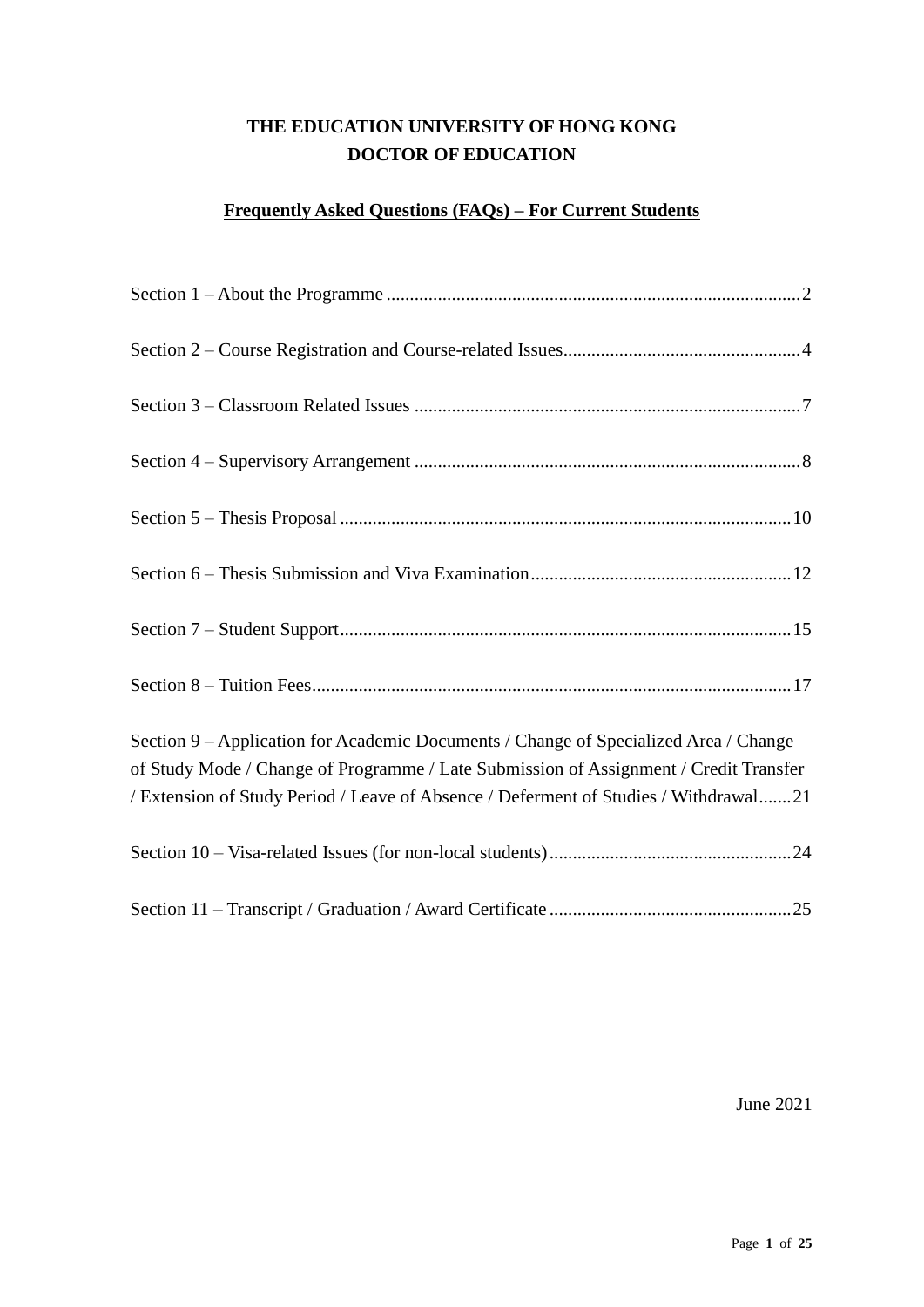# <span id="page-1-0"></span>**Section 1 – About the Programme**

### *a) What is the programme structure of the Doctor of Education programme?*

Information on the programme structure of the Doctor of Education programme is available at the website of the Graduate School [\(www.eduhk.hk/gradsch/eddcurrent/](http://www.ied.edu.hk/gradsch/eddcurrent/) $\rightarrow$ *Programme Information*).

# *b) What are the Specialized Areas in the Doctor of Education programme?* Please refer to the Online Prospectus at the website of the Graduate School at [www.eduhk.hk/gradsch/edd/](http://www.ied.edu.hk/gradsch/edd/) for details.

### *c) Who to contact for academic advices on the Specialized Area?*

You may contact the Specialized Area Coordinators. Their contact information is available at the website of the Graduate School [\(www.eduhk.hk/gradsch/eddcurrent/](http://www.ied.edu.hk/gradsch/eddcurrent/)  $\rightarrow$ *Contact Information of EdD Specialized Area Coordinators*).

#### *d) Where can I find the information on taught courses?*

Information on taught courses is available at the website of the Graduate School [\(www.eduhk.hk/gradsch/eddcurrent/](http://www.ied.edu.hk/gradsch/eddcurrent/)→ *Course Information*).

#### *e) How long will it take to complete the Doctor of Education programme?*

The study period of the Doctor of Education (EdD) full-time programme is 3 years and the EdD part-time program is 4 years. Full-time students are allowed to use maximally 5 years to complete the full program while part-time students are allowed to use maximally 7 years to complete the programme.

| <b>Maximum Period of Study</b><br><b>Normal Period of Study</b> |         |         |  |
|-----------------------------------------------------------------|---------|---------|--|
| <b>EdD</b> (Full-time)                                          | 3 years | 5 years |  |
| <b>EdD</b> (Part-time)                                          | 4 years | 7 years |  |

*f) Are there any recommended study flows for my study in the Doctor of Education programme?*

Recommended study flows for full-time and part-time students are available at the website of the Graduate School [\(www.eduhk.hk/gradsch/eddcurrent/](http://www.ied.edu.hk/gradsch/eddcurrent/) → *Study Flow for EdD*).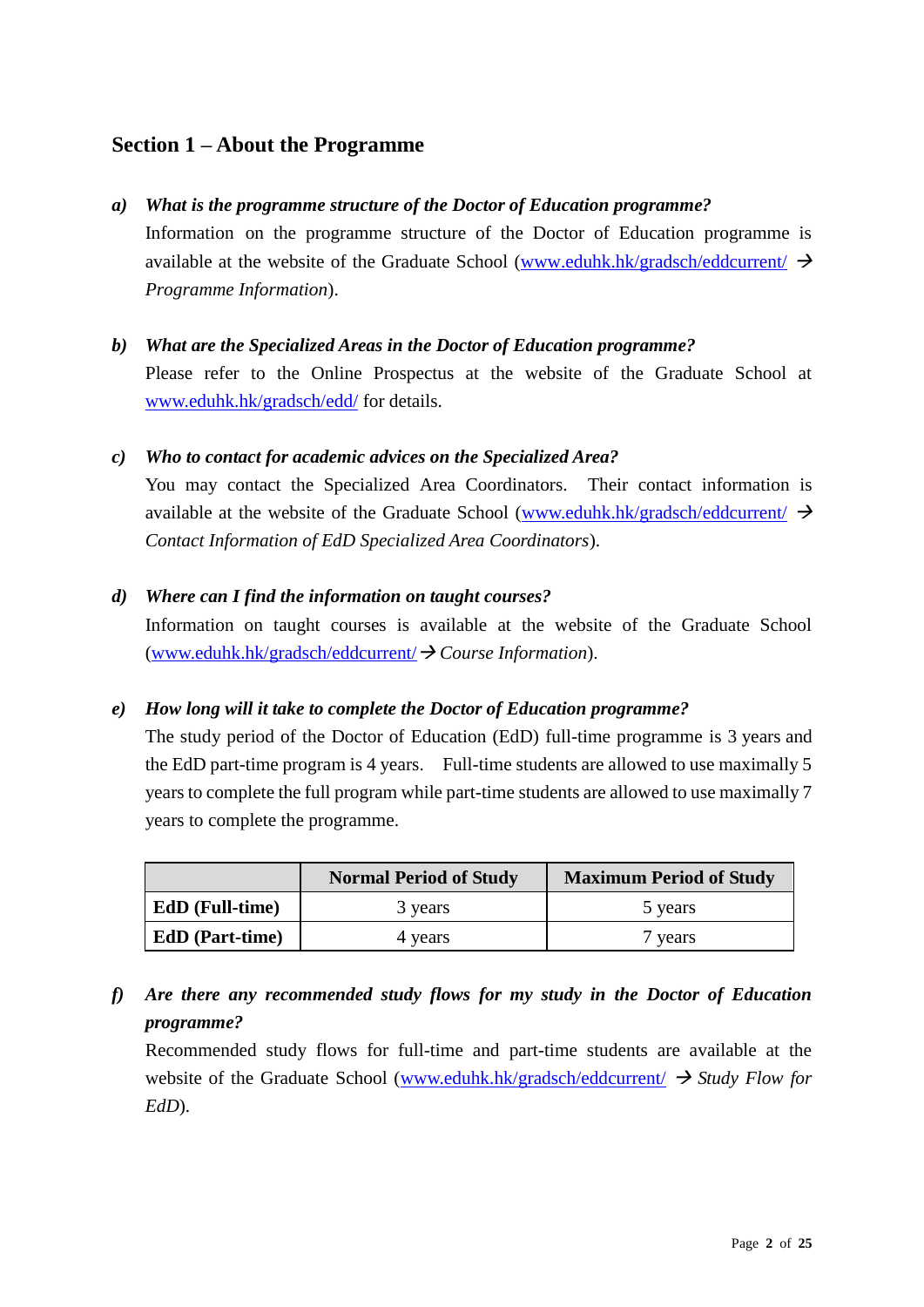Students are required to follow closely the recommended study flow in order to complete the programme within the stipulated period.

*g) Who to contact if I have enquiries about the Doctor of Education programme?*

For enquiries about the Doctor of Education programme, please contact the Graduate School with the following details:

| Email          |                | edd@eduhk.hk                                        |
|----------------|----------------|-----------------------------------------------------|
| Website        |                | www.eduhk.hk/gradsch/                               |
| In-person      | $\ddot{\cdot}$ | Graduate School Office, Room B4-G/F-02              |
|                |                | The Education University of Hong Kong               |
|                |                | 10 Lo Ping Road, Tai Po, New Territories, Hong Kong |
| Office Hours : |                | $(Monday-Friday) 8:30am - 5:20pm$                   |
|                |                | (Saturdays, Sundays & Public Holidays) Closed       |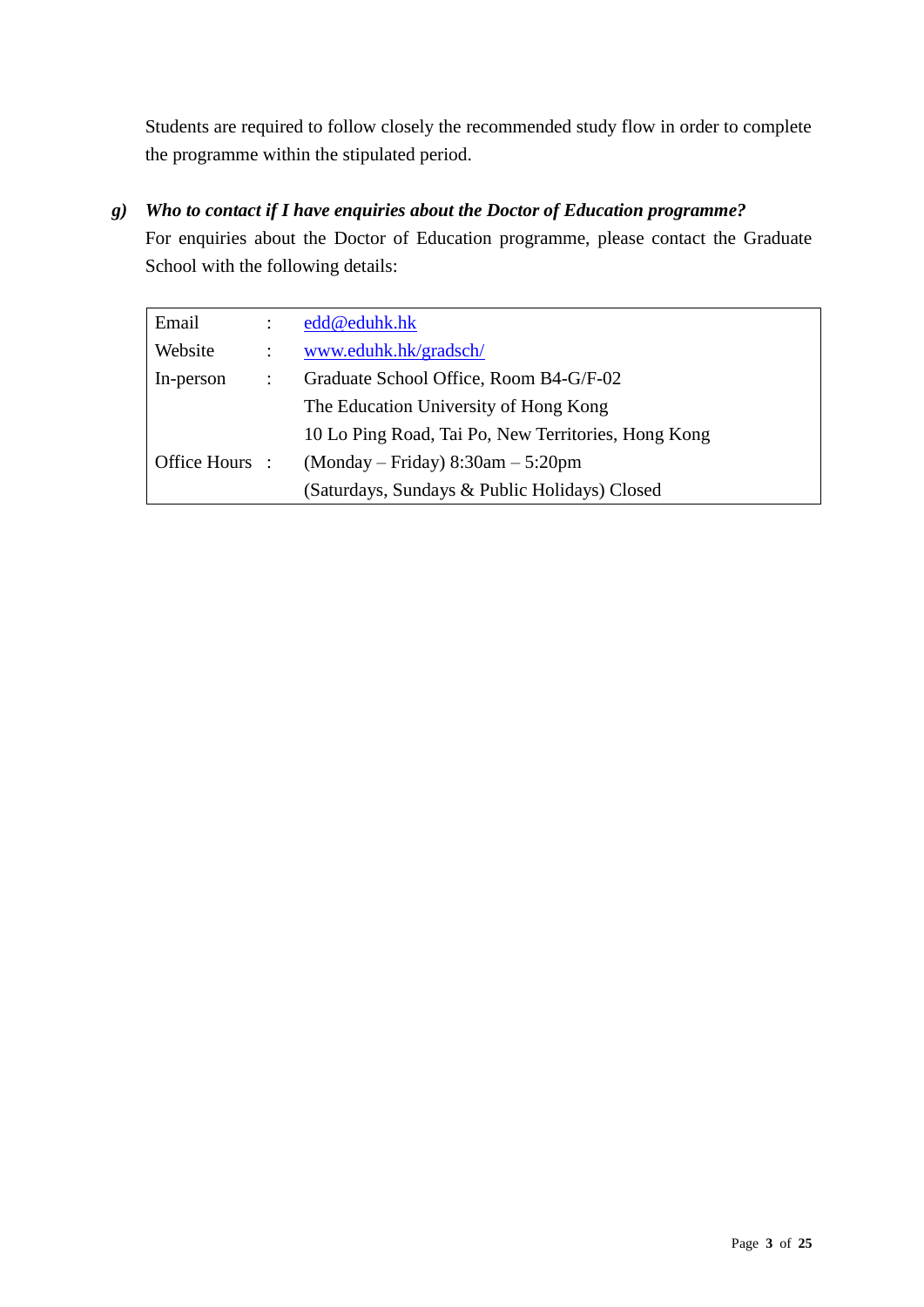# <span id="page-3-0"></span>**Section 2 – Course Registration and Course-related Issues**

### *a) What are the steps for online course registration?*

Students will normally be informed of the exact online Course Registration (CR) period in May/June to register for courses offered in Semester 1. For courses offered in Semester 2, students will be informed of the exact online course registration period in October / November.

Students are advised to familiarise themselves with the online CR procedures before they perform CR. A Quick Guide and other course registration-related information are available at The Portal [\(http://portal.eduhk.hk/](https://my2.ied.edu.hk/) → *under "Course Reg Links"*).

### *b) What should I do if I miss the online course registration deadline?*

If you missed the online course registration, you may still register during the Add-Drop period (normally first two weeks of the semester). Yet, priority will be given to students who have done the online course registration.

### *c) Can I apply for any course change(s) after the Add/Drop period?*

Students are permitted to add / drop a course after the Add-Drop period only with strong personal reasons. Granting of approval is not automatic.

To apply for course add / drop after the Add-Drop period, please:

- (i) Send a request for application form(s) by email to  $edd@eduhk.hk$ (Email Subject: "Application for Course Change – Adding a Course" / "Application for Course Change – Dropping a Course");
- (ii) Seek approval (signature) from respective Course Lecturer(s) and complete the application form(s); and
- (iii) Return the signed form(s) to the Graduate School [Location: B4-G/F-02, Tai Po Campus; Email: [edd@eduhk.hk;](mailto:edd@eduhk.hk) Fax: (852) 2948 6619].

Students are required to pay the full tuition fees for any courses dropped after Add-Drop period of the programme.

# *d) What are the class schedules for taught courses and where are they held?*

The taught courses are normally offered on Saturdays and weekday evenings. Depending on enrolment, some specialized and elective courses may be delivered in directed study mode. For courses delivered via directed study mode, the meeting time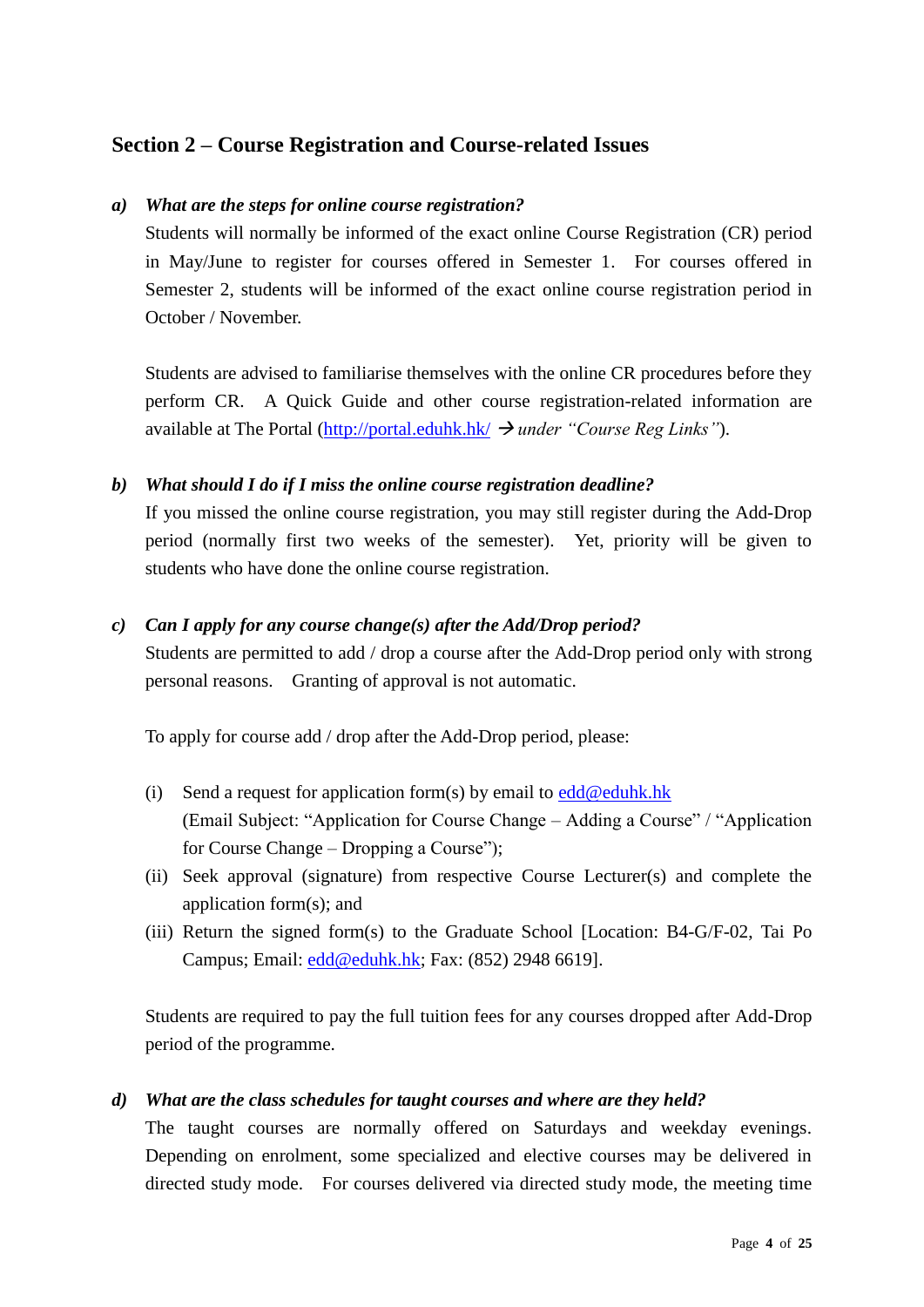and venue will be discussed and decided by the Course Lecturer(s) and student(s) of that course. Please contact the respective Course Lecturer(s) for more details.

### *e) How can I view my personal timetable?*

The personal timetable can be accessed through the following path:

*Login The Portal*  $\frac{http://portal.eduhk,hk/}{dt}$   $\rightarrow$  *e-SIS*  $\rightarrow$  *Student Services*  $\rightarrow$ *Personal Timetable*

The meeting time and venue for courses in directed study mode (i.e. specialized and electives courses) are decided and agreed by the student(s) and Course Lecturer(s) of that course. Please contact the respective Course Lecturer(s) for more details.

# *f) Where can I find the University's academic calendar?*

The University's academic calendar can be found at the website of the Registry [\(http://www.eduhk.hk/registry/](http://www.eduhk.hk/registry/) → *Current Students*).

The important dates for the Doctor of Education programme are available at the website of the Graduate School [\(http://www.eduhk.hk/gradsch/eddcurrent/](http://www.eduhk.hk/gradsch/eddcurrent/) → *Academic Calendar*).

# *g) Who should I contact for advices on specialised / elective courses to be taken in the Doctor of Education programme?*

You can contact the Specialized Area Coordinators. Their contact information is available at the website of the Graduate School [\(http://www.eduhk.hk/gradsch/eddcurrent/](http://www.eduhk.hk/gradsch/eddcurrent/) → *Contact Information of EdD Specialized Area Coordinators*).

*h) How to access the Moodle?*

Students can access to Moodle by logging in at [https://moodle.eduhk.hk/.](https://moodle.ied.edu.hk/)

*i) How can I apply for a leave of absence?*

According to Section 13 "Leave of Absence" of the General Academic Regulations for Taught Postgraduate Programmes (GAR), in exceptional circumstances where students need to take a leave of absence for 30% of scheduled classes/lectures or more, students should inform their Course Lecturers and are required to obtain prior approval from the Programme Director by submitting a leave application form.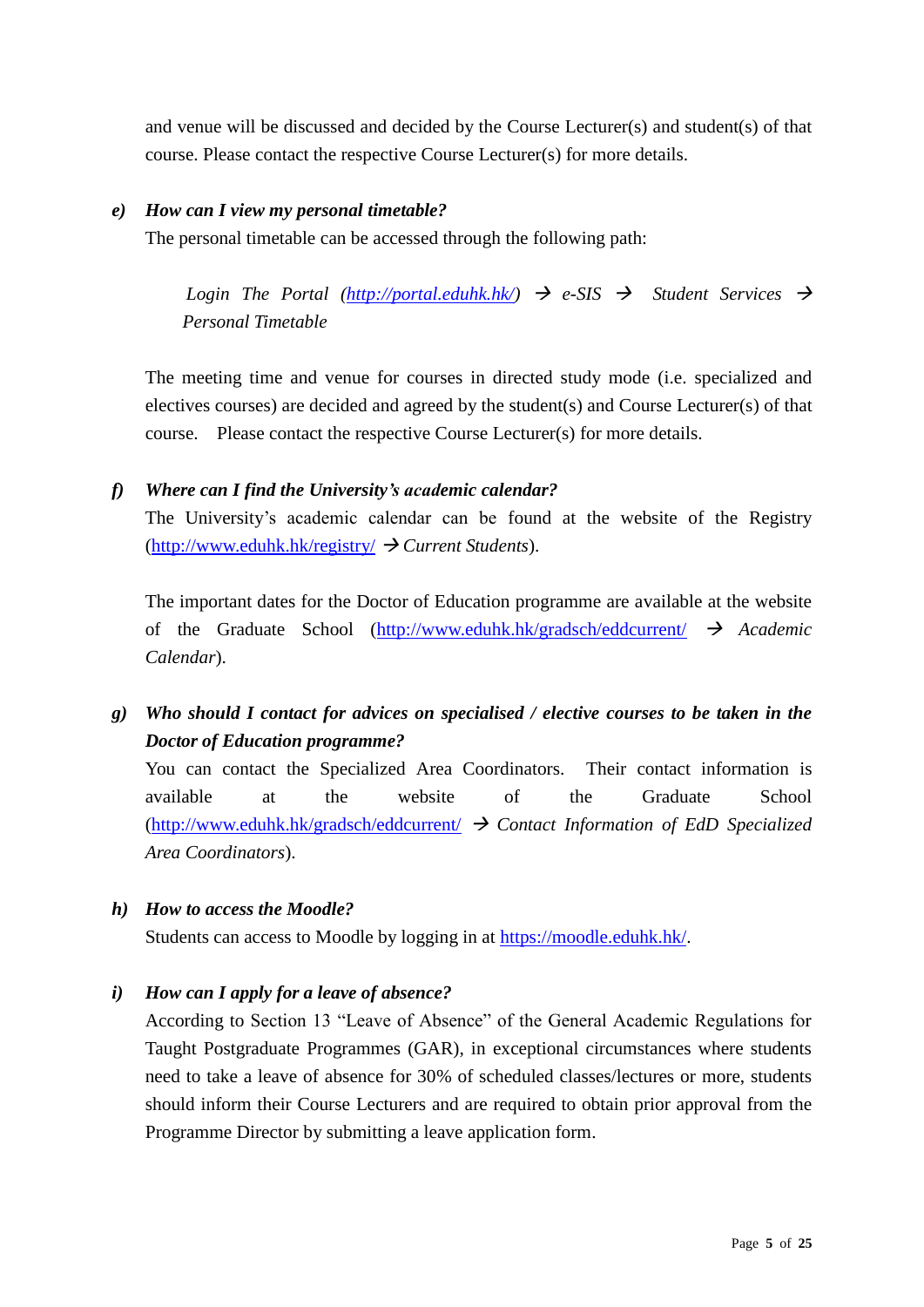# *j) How can I apply for late submission of assignment?*

Please complete the application form of "Application for Late Submission of Assignment" and submit it to the Course Lecturer(s) with a copy to the Graduate School [\(edd@eduhk.hk\)](mailto:edd@ied.edu.hk). The form can be downloaded from the website of Graduate School [\(http://www.eduhk.hk/gradsch/index.php/current-students/forms.html\)](http://www.eduhk.hk/gradsch/index.php/current-students/forms.html).

# *k) How can I check my course grades?*

All released course grades will be posted in the "Grade Enquiry" page on The Portal. Students can view their assessment results after the Grade Release Date by going through the following path:

*Login The Portal ([http://portal.eduhk.hk/](https://my2.ied.edu.hk/))*  $\rightarrow$  *Teaching & Learning*  $\rightarrow$  *Grade Enquiry* → *Select the corresponding Programme and Academic Term*

Students may print an unofficial transcript via The Portal, or may apply, using the relevant application form, for an official copy of transcript via Registry for HK\$50 per copy [\(http://www.eduhk.hk/registry/view.php?m=2448&secid=2456\)](http://www.eduhk.hk/registry/view.php?m=2448&secid=2456).

*l) What should I do if I disagree with a course grade after the announcement of the assessment results approved by Board of Examiners?*

Please refer to Section 8.2 "Review of Course Grade" of the General Academic Regulations for Taught Postgraduate Programmes (GAR).

GAR for 2013/14 Cohort or Before:

[http://www.eduhk.hk/gradsch/resource/regulation/GAR\\_taught\\_before2013.pdf](http://www.eduhk.hk/gradsch/resource/regulation/GAR_taught_before2013.pdf)

GAR for 2014/15 Cohort and Thereafter: [http://www.eduhk.hk/gradsch/resource/regulation/GAR\\_taught.pdf](http://www.eduhk.hk/gradsch/resource/regulation/GAR_taught.pdf)

*m) What are the arrangements of classes when Typhoon or Black Rainstorm Warning Signal is hoisted?*

Please refer to Chapter 15 "Class / Examination Arrangements during Tropical Cyclone / Rainstorm" of the EdUHK Student Handbook at [http://www.eduhk.hk/reg/student\\_handbook/](http://www.eduhk.hk/reg/student_handbook/) for the arrangement of the University.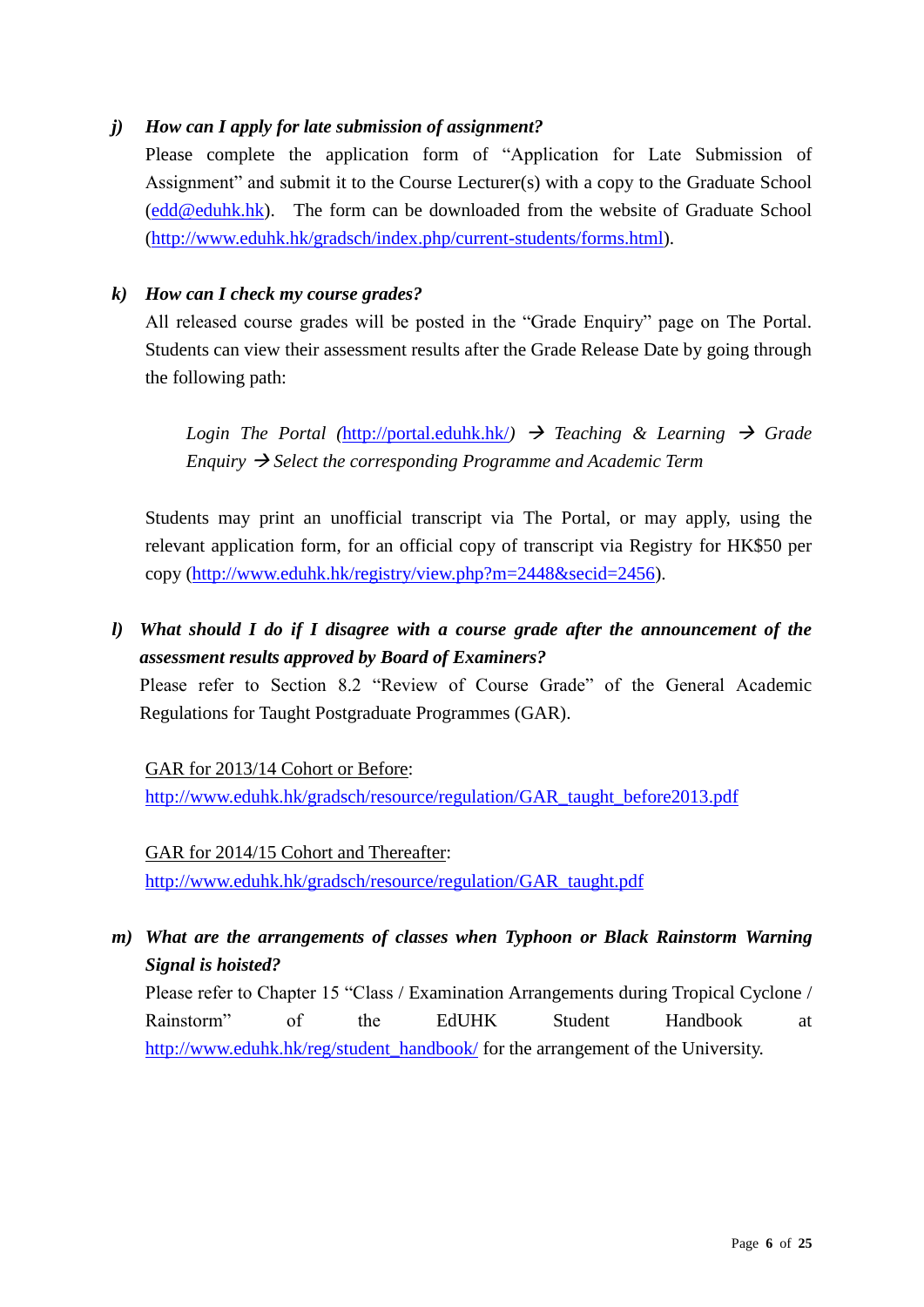# <span id="page-6-0"></span>**Section 3 – Classroom Related Issues**

*a) Who should I contact if the classroom facilities (e.g. air conditioning, lighting, audio system, class computer, projector, screen) are not working properly?*

For issues related to air conditioning and lighting at Tai Po Campus, please contact the Estate Office (EO) with the following details:

| Phone          | $\ddot{\phantom{a}}$ | $(852)$ 2948 6714                                                                |
|----------------|----------------------|----------------------------------------------------------------------------------|
| Email          | $\ddot{\cdot}$       | webmaster.eo@eduhk.hk                                                            |
| In-person      | $\ddot{\cdot}$       | <b>Estate Office</b>                                                             |
|                |                      | Room A-2/F-01, Cho Kwai Chee Foundation Building                                 |
|                |                      | The Education University of Hong Kong                                            |
|                |                      | 10 Lo Ping Road, Tai Po, New Territories, Hong Kong                              |
| Office Hours : |                      | $(Monday - Friday) 8:30am$ to 5:20pm                                             |
|                |                      | (Saturdays, Sundays & Public Holidays) Closed                                    |
|                |                      | Note: After office hours, students who need immediate assistance can contact the |
|                |                      | Security Control Centre at (852) 2948 8002 or Room A-G/F-03.                     |

For issues related to audio system, class computer, projector and screen at Tai Po Campus, please call the Classroom Services Hotline or approach the IT Help Desk of the Office of the Chief Information Officer (OCIO) with the following details:

|                | Classroom Services Hotline, Tai Po Campus |                                                     |  |
|----------------|-------------------------------------------|-----------------------------------------------------|--|
| Phone          | $\mathcal{L}$                             | $(852)$ 2948 6529                                   |  |
| Service Hours: |                                           | $(Monday-Friday) 8:30am$ to 9:30pm                  |  |
|                |                                           | (Saturdays) $8:30$ am to $6:20$ pm                  |  |
|                |                                           | (Sundays & Public Holidays) Closed                  |  |
|                | IT Help Desk, Tai Po Campus               |                                                     |  |
| Phone          | $\mathcal{L}$                             | (852) 2948 6601 / 2948 7053                         |  |
| Email          | $\ddot{\phantom{a}}$                      | helpdesk@ocio.eduhk.hk                              |  |
| In-person      | $\ddot{\phantom{a}}$                      | Room C-LP-20                                        |  |
|                |                                           | The Education University of Hong Kong               |  |
|                |                                           | 10 Lo Ping Road, Tai Po, New Territories, Hong Kong |  |
| Service Hours: |                                           | $(Monday - Friday) 8:30am$ to 6:30pm                |  |
|                |                                           | (Saturdays) $8:30$ am to $5:00$ pm                  |  |
|                |                                           | (Sundays & Public Holidays) Closed                  |  |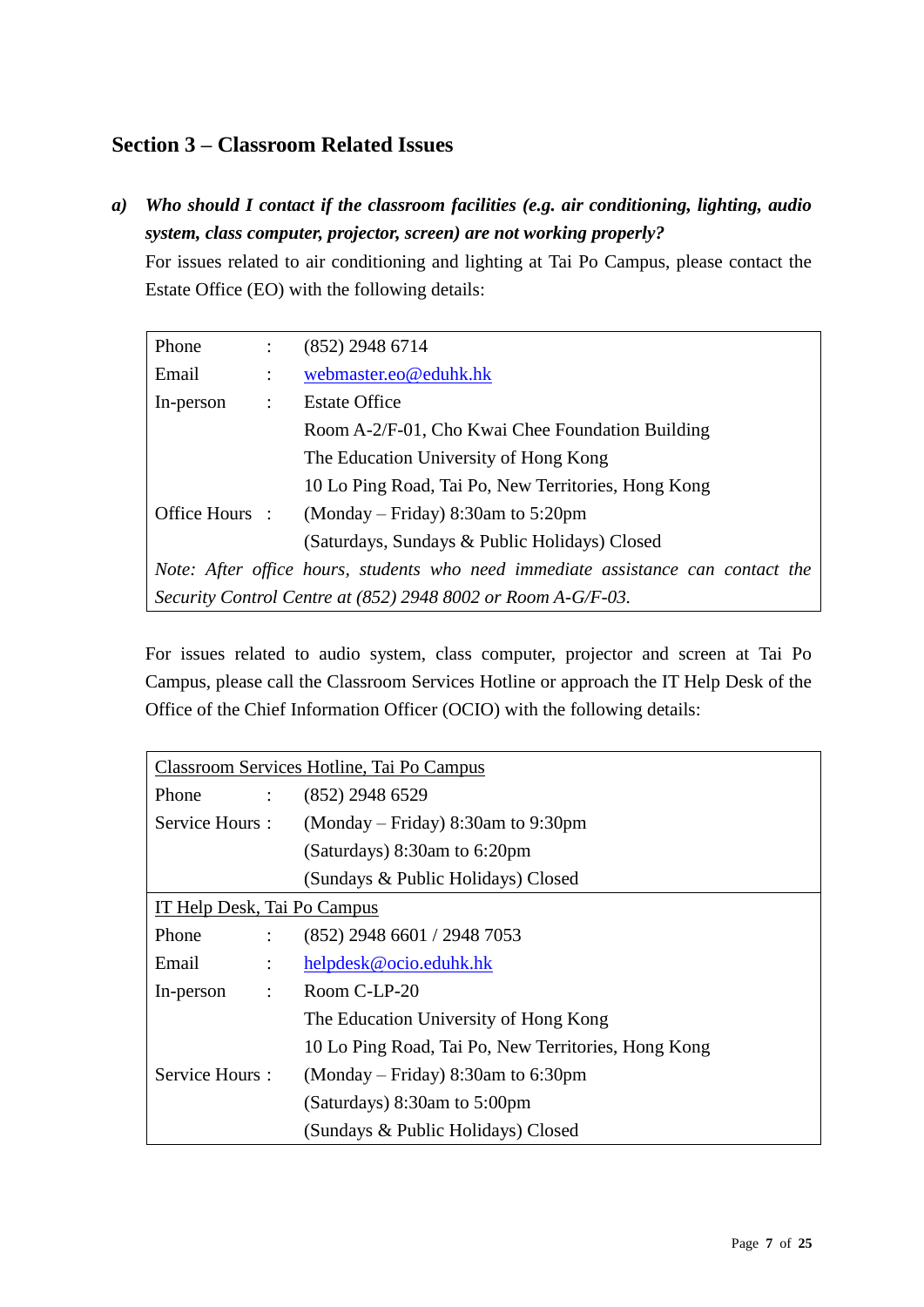# <span id="page-7-0"></span>**Section 4 – Supervisory Arrangement**

### *a) How to find Supervisors?*

Students should prepare an initial research plan and seek advice from their respective Area Coordinator to identify the most suitable Supervisors. After discussion with the Area Coordinator, students should start to approach the potential Supervisors and obtain initial consent from their potential Supervisors.

# *b) How many members are there in the Supervision Panel? Are there any criteria to qualify to be my Supervisors?*

The appointed Supervision Panel for professional doctorate students comprising at least two members, a Principal Supervisor and at least one Associate Supervisor.

For details about the criteria for Supervisors, please refer to Section 1.1 "Supervisory Arrangements" of the General Academic Regulations for the Research Component of the Research Postgraduate and Professional Doctorate Programmes at the website of the Graduate School:

[\(http://www.eduhk.hk/gradsch/resource/regulation/GAR\\_research\\_component.pdf\)](http://www.eduhk.hk/gradsch/resource/regulation/GAR_research_component.pdf).

*c) Can I invite any academic staff who is external to the EdUHK to be my Supervisor?* Only additional Associate Supervisors can be external to the EdUHK.

For details about the criteria for Supervisors, please refer to Section 1.1 "Supervisory Arrangements" of the General Academic Regulations for the Research Component of the Research Postgraduate and Professional Doctorate Programmes at the website of the Graduate School:

[\(http://www.eduhk.hk/gradsch/resource/regulation/GAR\\_research\\_component.pdf\)](http://www.eduhk.hk/gradsch/resource/regulation/GAR_research_component.pdf).

#### *d) What are the procedures to confirm my supervisory arrangement?*

Students are required to submit the completed "Supervisory Arrangement Form", with endorsements and signatures of Supervisors, Area Coordinator and Head of Department(s), to the Graduate School for consideration and approval by the EdD Programme Committee. The Supervisory Arrangement Form can be downloaded from the website of the Graduate School:

[\(https://www.eduhk.hk/gradsch/index.php/current-students/forms.html\)](https://www.eduhk.hk/gradsch/index.php/current-students/forms.html).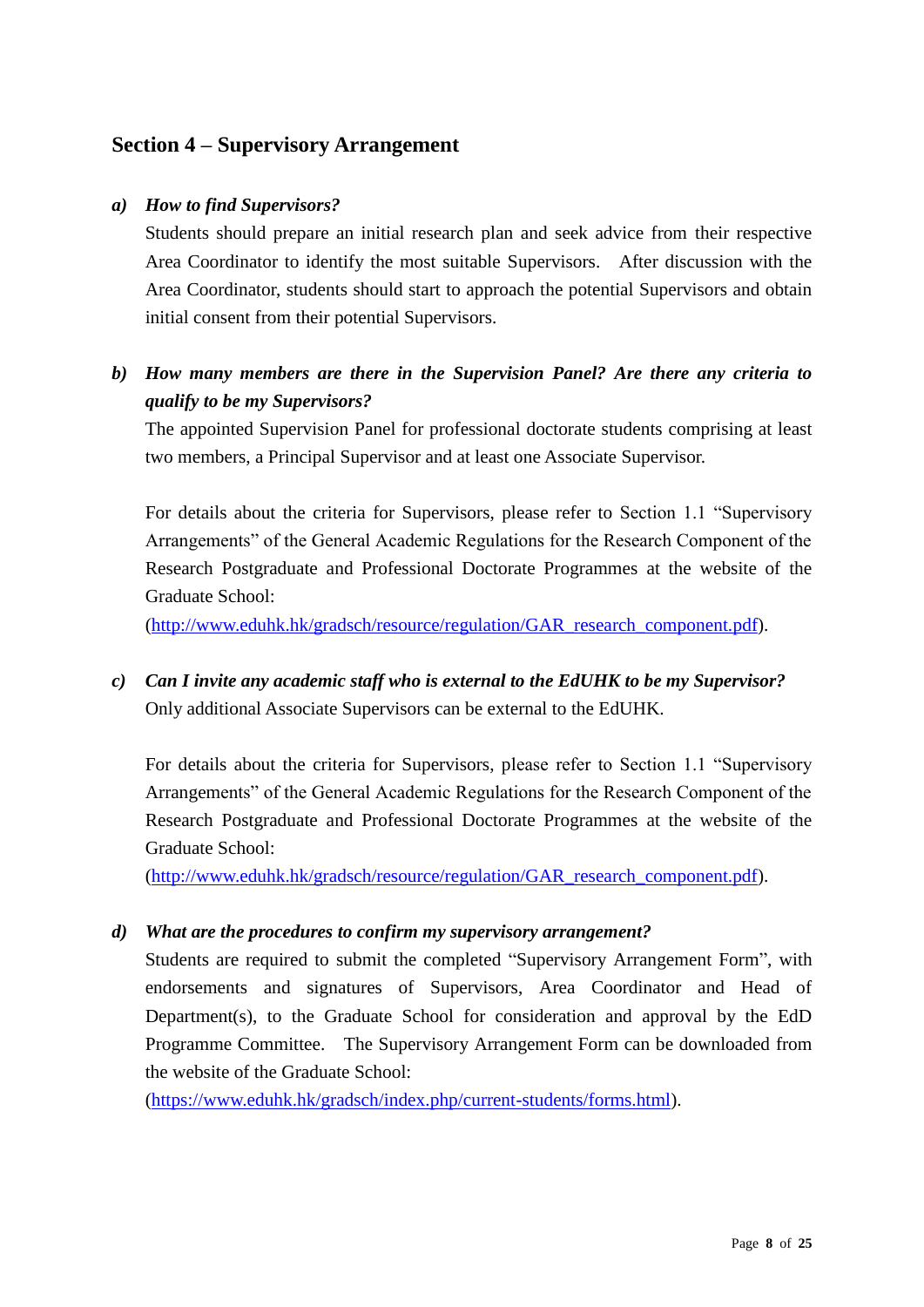Once the supervisory arrangement is approved by the EdD Programme Committee, students will be informed of the result by a confirmation email. The process usually takes about one month.

# *e) What should I do if there are updates or changes on my Supervision Team?*

Students are required to submit a completed "Application for Change of Supervisor" form, with endorsements and signatures of Supervisors, Area Coordinator and Head of Department, to Graduate School for further approval by the EdD Programme Committee. The application form can be downloaded from the website of the Graduate School [\(https://www.eduhk.hk/gradsch/index.php/current-students/forms.html\)](https://www.eduhk.hk/gradsch/index.php/current-students/forms.html).

*f) Who to contact if I have further enquiries about the supervisory arrangement?*

For enquiries about the supervisory arrangement, please contact the Graduate School with the following details:

| Email          | edd@eduhk.hk                                        |
|----------------|-----------------------------------------------------|
| Website        | www.eduhk.hk/gradsch/                               |
| In-person      | Graduate School Office, Room B4-G/F-02              |
|                | The Education University of Hong Kong               |
|                | 10 Lo Ping Road, Tai Po, New Territories, Hong Kong |
| Office Hours : | $(Monday - Friday) 8:30am - 5:20pm$                 |
|                | (Saturdays, Sundays & Public Holidays) Closed       |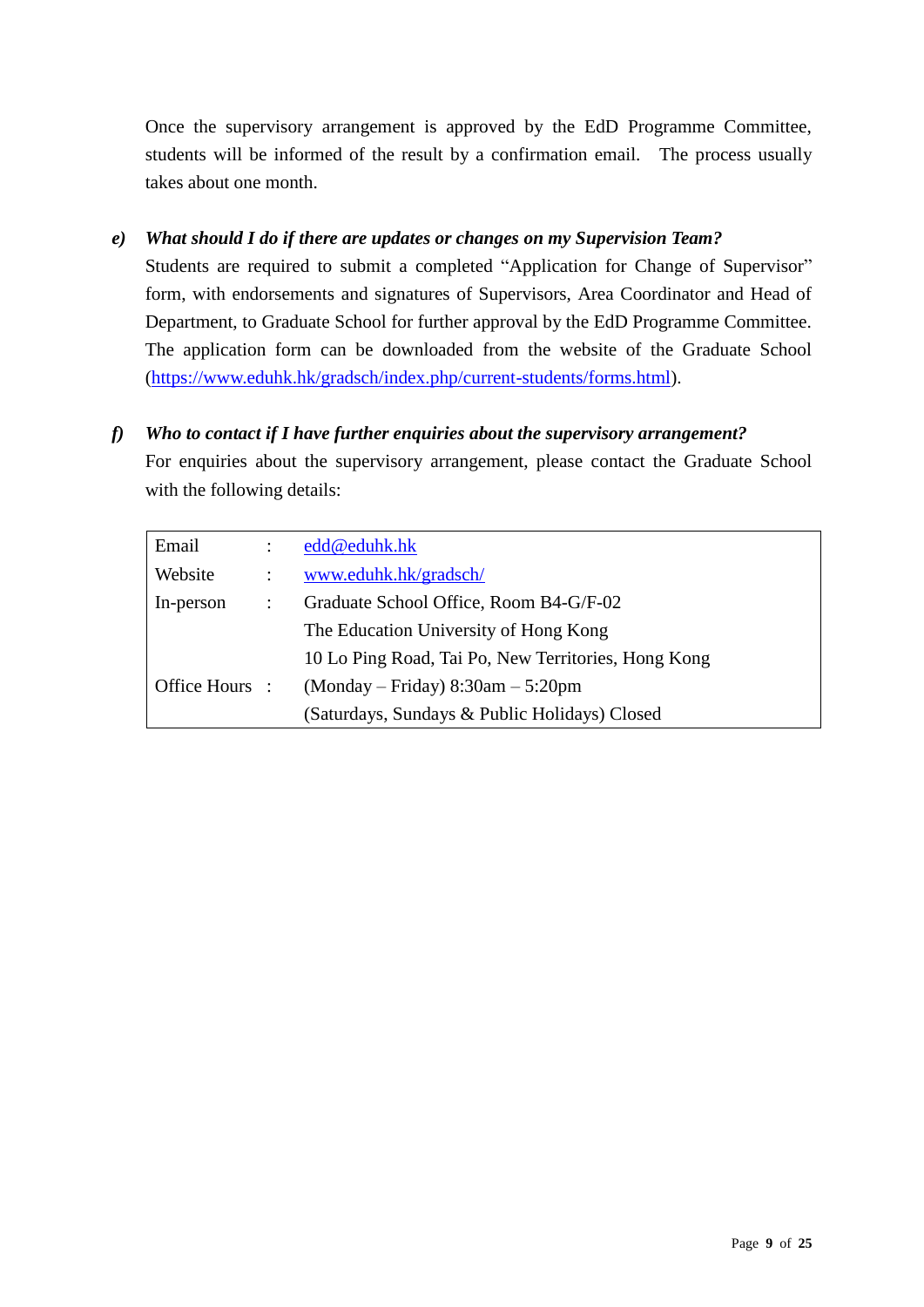# <span id="page-9-0"></span>**Section 5 – Thesis Proposal**

#### *a) What is the format of Thesis Proposal?*

Students can refer to the Thesis Proposal Template, which can be downloaded from the website of the Graduate School for the format of Thesis Proposal. [\(https://www.eduhk.hk/gradsch/index.php/current-students/forms.html\)](https://www.ied.edu.hk/gradsch/index.php/current-students/forms.html),

### *b) When to conduct the Thesis Proposal presentation?*

After students have completed all the taught courses, they will be registered in the course "EDD8004 Presentation of Thesis Proposal" in the following semester automatically. Students are required to present the thesis proposal by the end of that semester.

For "EDD8015 Development of Thesis Proposal", student will be registered in Semester 1 of Year 2 study automatically. They are required to complete the presentation of thesis proposal within 2 semesters (for full-time students) / 3 semesters (for part-time students).

#### *c) What is the flow of presentation of Thesis Proposal?*

Students can refer to the "Flowchart of Presentation of Thesis Proposal" / "Flowchart of Development of Thesis Proposal", which can be downloaded from the website of the Graduate School [\(www.eduhk.hk/gradsch/eddcurrent/](http://www.ied.edu.hk/gradsch/eddcurrent/) → *Study Flow for EdD*).

#### *d) Who will be on the Presentation Panel?*

The Presentation Panel should include a Chairperson (i.e. Area Coordinator or nominee), Principal Supervisor and Associate Supervisor(s).

#### *e) What is the procedure for Ethical Review?*

Students can refer to the Brief Guidelines for Ethical Review of Research Projects, which can be downloaded from the website of the Graduate School [\(www.eduhk.hk/gradsch/eddcurrent/](http://www.ied.edu.hk/gradsch/eddcurrent/) → *Brief Guidelines on Ethical Review*).

For more details, please contact your Supervisor(s) or the Secretary of Human Research Ethics Committee (HREC) at [hrec@eduhk.hk.](mailto:hrec@ied.edu.hk)

### *f) What should I include in the rebuttal?*

Students are required to provide responses to comments raised by the Panel in the oral presentation. The rebuttal form can be downloaded from the website of the Graduate School [\(https://www.eduhk.hk/gradsch/index.php/current-students/forms.html\)](https://www.ied.edu.hk/gradsch/index.php/current-students/forms.html).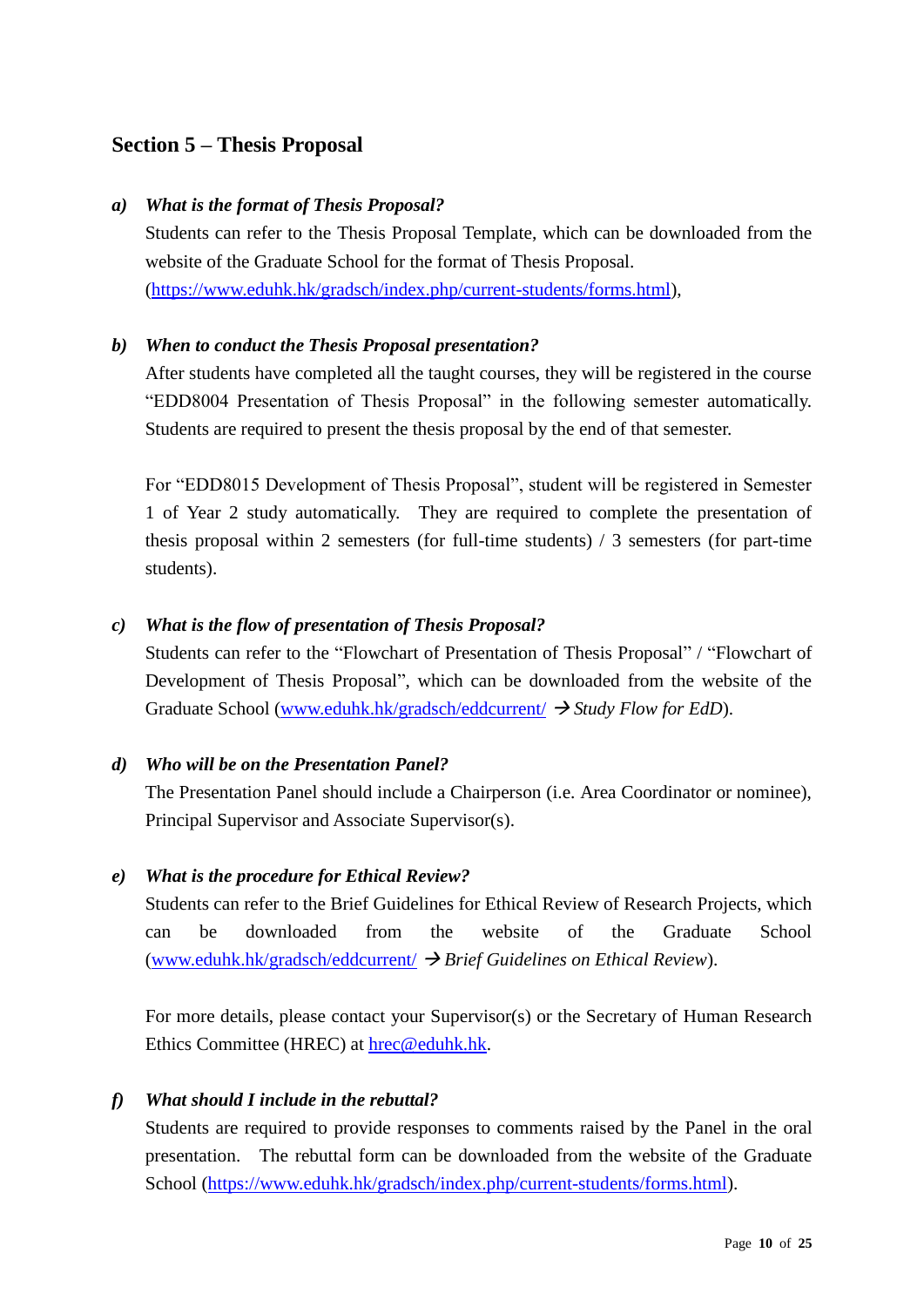# *g) When will I know the result of the Presentation of Thesis Proposal?*

Students will be informed of the result from the Presentation Panel after the Closed-door Assessment of the oral presentation. In some special cases, the result may not be announced until the Panel is satisfied with the rebuttal.

## *h) Who to contact if I have further enquiries about Thesis Proposal?*

For enquiries about Thesis Proposal, please contact the Graduate School with the following details:

| Email          |   | edd@eduhk.hk                                        |
|----------------|---|-----------------------------------------------------|
| Website        |   | www.eduhk.hk/gradsch/                               |
| In-person      | ÷ | Graduate School Office, Room B4-G/F-02              |
|                |   | The Education University of Hong Kong               |
|                |   | 10 Lo Ping Road, Tai Po, New Territories, Hong Kong |
| Office Hours : |   | $(Monday - Friday) 8:30am - 5:20pm$                 |
|                |   | (Saturdays, Sundays & Public Holidays) Closed       |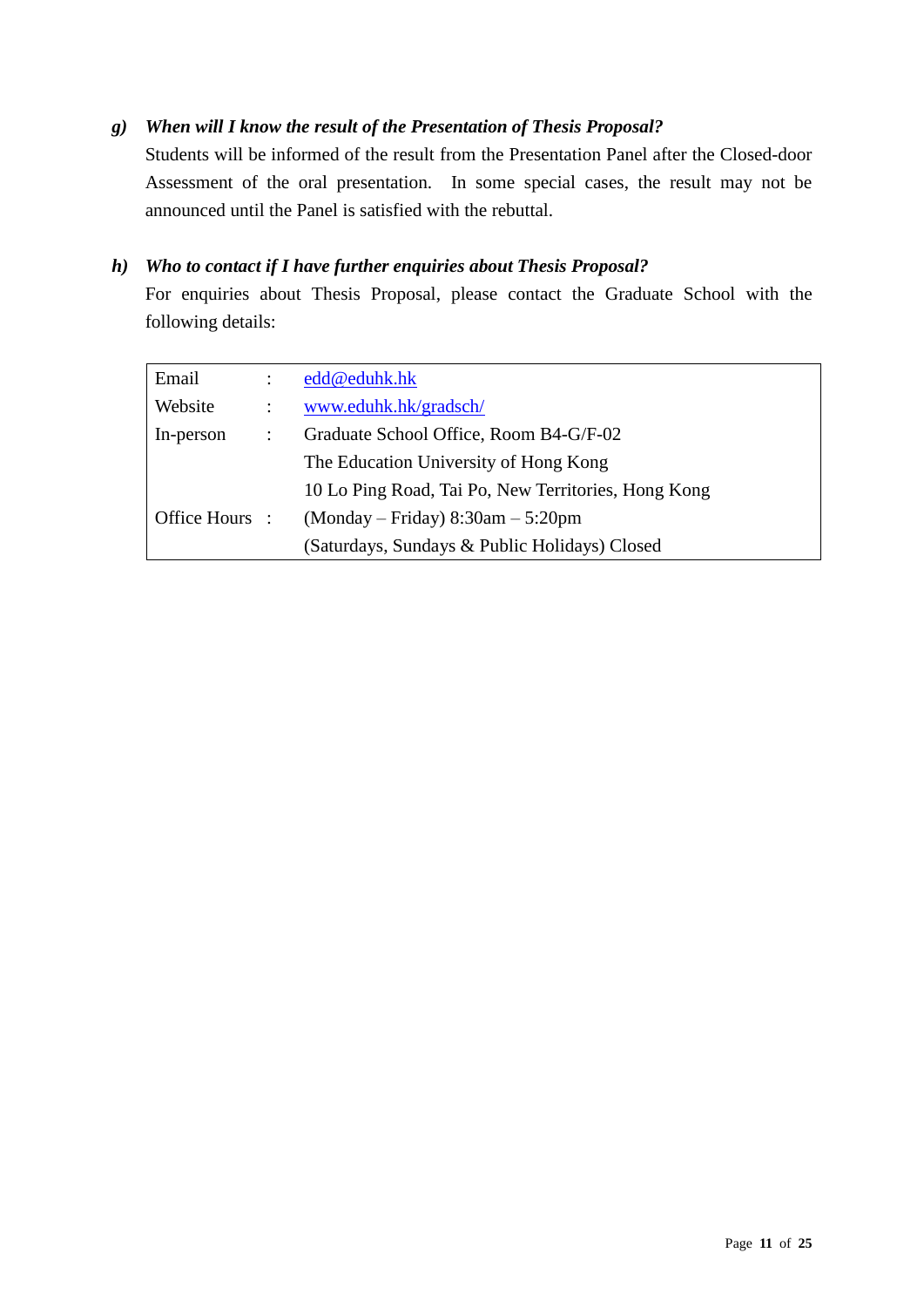# <span id="page-11-0"></span>**Section 6 – Thesis Submission and Viva Examination**

## *a) When should I submit the Intention to Submit Thesis form?*

Students should submit the Intention to Submit Thesis form to Graduate School at least 6 weeks before the expected date of submission. For those who wish to participate in the Congregation (normally held in Mid-November), they should submit the completed form by the end of 2<sup>nd</sup> week of April in that academic year.

### *b) Are there any guidelines or templates for Thesis preparation?*

Students can refer to the "Thesis Submission Guideline" and "Template of Thesis Format", which can be downloaded from the website of the Graduate School [\(https://www.eduhk.hk/gradsch/index.php/current-students/forms.html\)](https://www.ied.edu.hk/gradsch/index.php/current-students/forms.html).

### *c) Is there any timeline for Thesis submission?*

The "Timeline for Thesis Submission" can be downloaded from the website of the Graduate School [\(www.eduhk.hk/gradsch/eddcurrent/](http://www.ied.edu.hk/gradsch/eddcurrent/) → *Study Flow for EdD*).

#### *d) How long will the Examiners take to examine the Thesis?*

The Thesis Examiners normally take about 6 weeks to assess the Thesis.

#### *e) Who will be responsible for the nomination of Thesis Examiners?*

The Principal Supervisor is responsible for the nomination of the Thesis Examiners.

# *f) What should I do before submitting the Thesis for examination?*

Please notify the Graduate School by sending an email to [edd@eduhk.hk](mailto:edd@ied.edu.hk) with a soft copy of your Thesis. Please upload your Thesis to Turnitin for similarity checking and submit the completed Endorsement for Similarity Result Checking Form to Graduate School.

Students are also required to complete the Thesis Submission Form and return the completed form to the Graduate School when submitting the Thesis.

The Endorsement for Similarity Result Checking Form and Thesis Submission Form can be downloaded from the website of the Graduate School [\(https://www.eduhk.hk/gradsch/index.php/current-students/forms.html\)](https://www.ied.edu.hk/gradsch/index.php/current-students/forms.html).

# *g) How many copies should I submit for examination purpose?*

Two soft copies (one in Word format and one in PDF format) of Thesis. The hard copies of thesis are required upon requested by Thesis Examiner(s).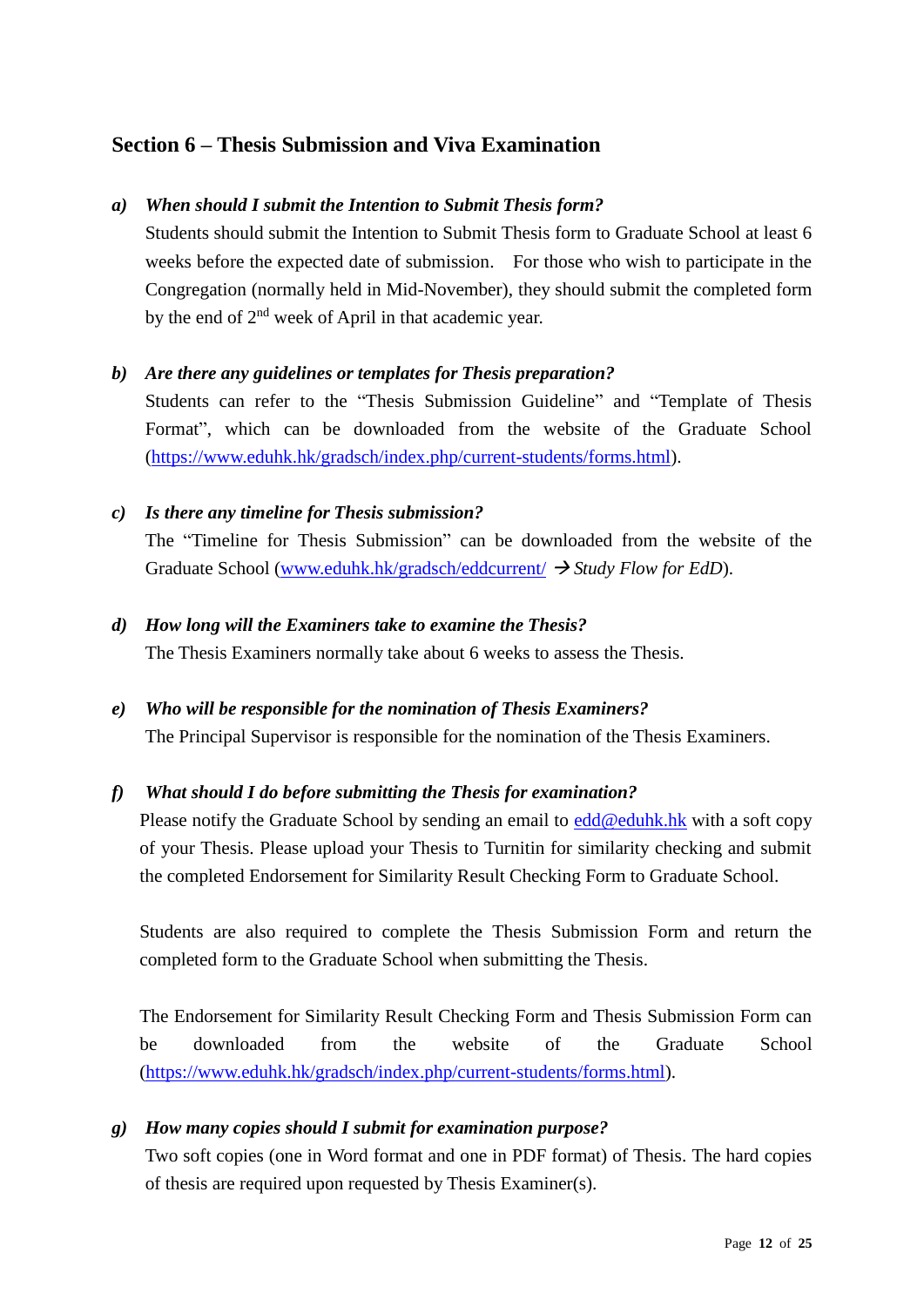## *h) Are there any specific requirements for Thesis binding?*

No. If hard copies are required, students are highly recommended to use plastic comb binding. Please note that students are responsible to bind the Thesis and submit the bound copies to the Graduate School for examination purpose.

### *i) When will the Viva Examination be scheduled after submission of Thesis?*

Normally, the Viva Examination will be arranged within 8 weeks after the submission of Thesis, subject to the availability of the Thesis Examination Panel.

### *j) How long is the Viva Examination? How will the Viva Examination be conducted?*

The Viva Examination usually last for around 1.5 hours which includes the following 3 sessions:

| (i) Student Presentation     | $\therefore$ 25-30 mins |
|------------------------------|-------------------------|
| $(ii)$ Q&A Session           | $\therefore$ 35-40 mins |
| (iii) Closed-door Assessment | $\therefore$ 15-20 mins |

# *k) How long would be given to student for doing the revision and rebuttal after the Viva Examination?*

It depends on the decision of the Thesis Examination Panel. Students will be informed after the Viva Examination.

#### *l) What should be included in the rebuttal?*

The following two parts are normally included in the rebuttal:

- <u>Part I</u> for the response to comment raised by the Chairperson and Supervision Panel Members
- Part II for the response to comments raised by External examiner(s) and Internal Examiner

The rebuttal form can be downloaded from the website of the Graduate School [\(https://www.eduhk.hk/gradsch/index.php/current-students/forms.html\)](https://www.ied.edu.hk/gradsch/index.php/current-students/forms.html).

# *m) Do I need to submit the hard copies for the finalized Thesis after submission of revised Thesis and rebuttal?*

NO hard copy of the Thesis is needed to be submitted to the University. However, one soft copy (in PDF format) of the approved Thesis should be submitted to the Thesis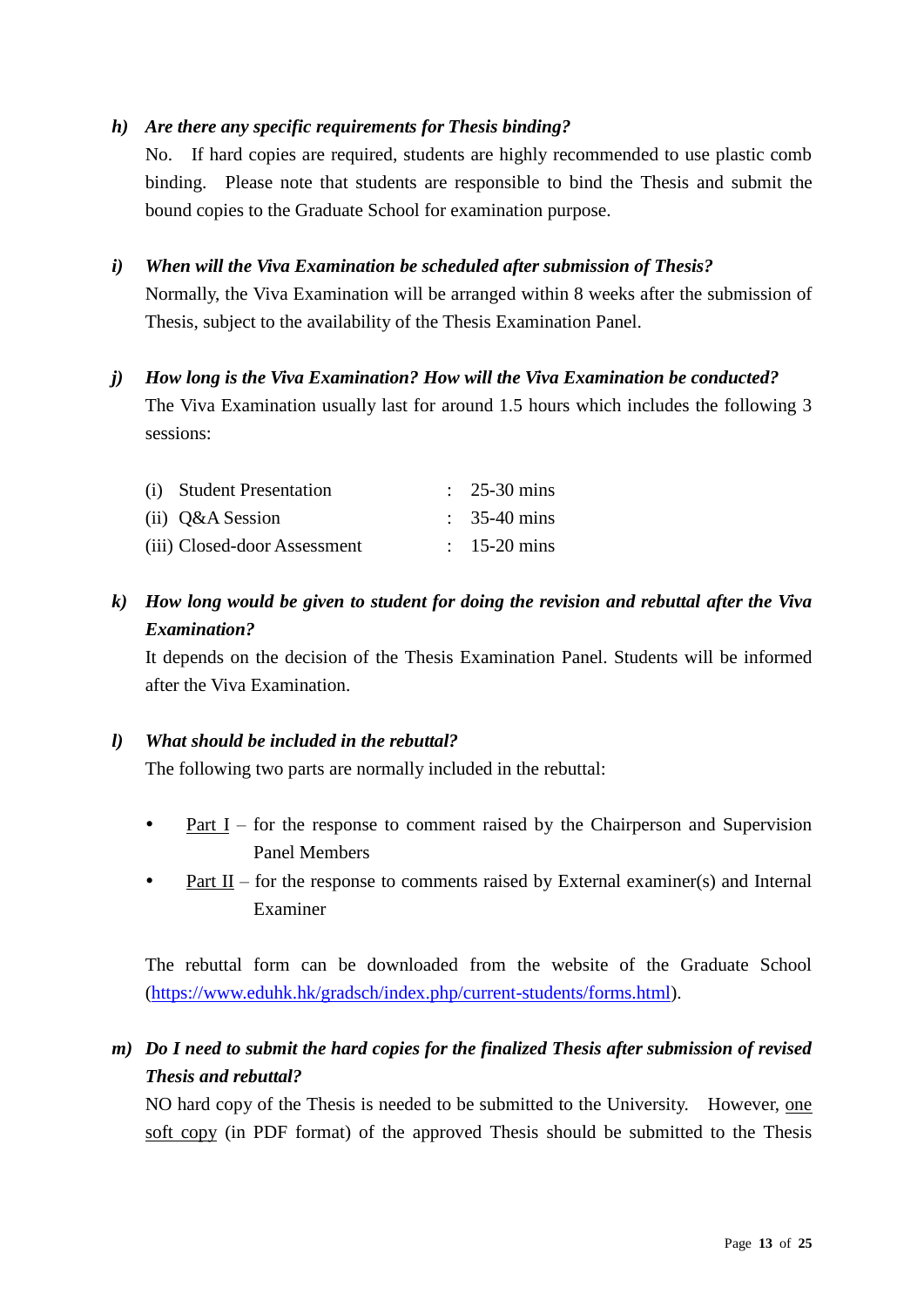Repository of the University Library. Students should read the submission guideline before submitting the Thesis.

# *n) After submission of the revised Thesis and rebuttal, when will I receive the Statement of Results?*

The Statement of Results (SoR) will be sent to students by the Registry after their graduation status has been approved by the Academic Board (AB). If students would like to get the SoR earlier, please send an email to the Graduate School at [edd@eduhk.hk](mailto:edd@ied.edu.hk) after they have passed the Viva Examination.

# *o) Who to contact if I have further enquiries about the submission of Thesis and Viva Examination?*

For enquiries about the submission of Thesis and Viva Examination, please contact the Graduate School with the following details:

| Email          |   | edd@eduhk.hk                                        |
|----------------|---|-----------------------------------------------------|
| Website        |   | www.eduhk.hk/gradsch/                               |
| In-person      | ÷ | Graduate School Office, Room B4-G/F-02              |
|                |   | The Education University of Hong Kong               |
|                |   | 10 Lo Ping Road, Tai Po, New Territories, Hong Kong |
| Office Hours : |   | $(Monday - Friday) 8:30am - 5:20pm$                 |
|                |   | (Saturdays, Sundays & Public Holidays) Closed       |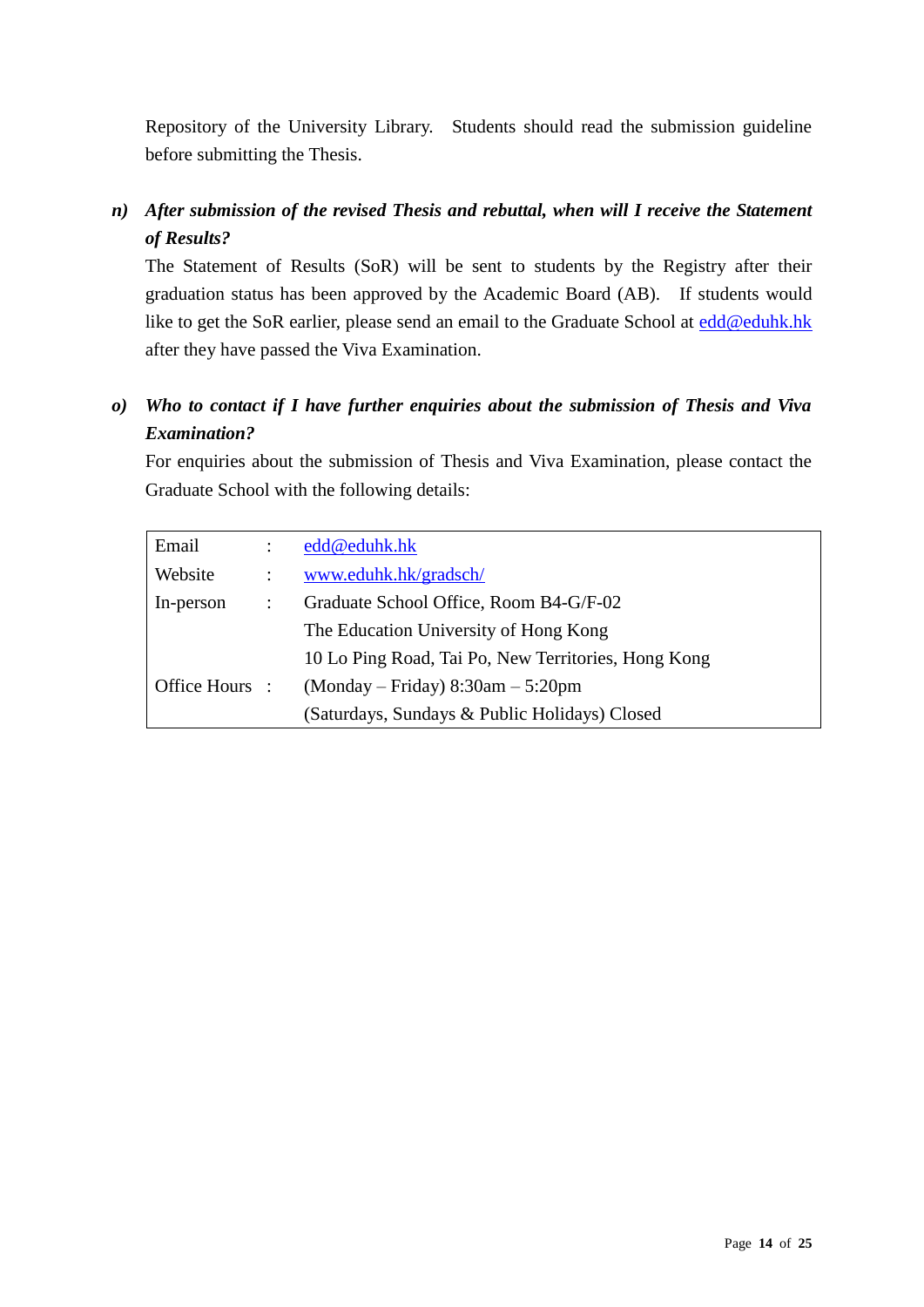# <span id="page-14-0"></span>**Section 7 – Student Support**

# *a) Are there any supports on enhancement of academic writing skills and research skills for students in the Doctor of Education programme?*

Supports are provided for the enhancement of academic writing skills and research skills. These include Academic Writing Workshops, Statistical Consultation Services, Postgraduate Conference and Summer School. Students will be informed about the details via email. Information is also available at the website of the Graduate School at [https://www.eduhk.hk/gradsch/index.php/student-support.html.](https://www.ied.edu.hk/gradsch/index.php/student-support.html)

# *b) Are there any award schemes for students in the Doctor of Education programme?*

The following award schemes are available for students in the Doctor of Education (EdD) programme:

- Postgraduate Students Publication Awards Scheme The Scheme aims to reward postgraduate students who produce quality research outputs in the form of journal articles. For more details, please refer to the website of the Graduate School [\(https://www.eduhk.hk/gradsch/index.php/scholarship/awards.html\)](https://www.ied.edu.hk/gradsch/index.php/scholarship/awards.html).
- Conference Award The Award aims to support EdD students to present their work at international / national / local conference(s) which are related to their research areas. For more details, please refer to the website of the Graduate School [\(https://www.eduhk.hk/gradsch/index.php/scholarship/awards.html\)](https://www.ied.edu.hk/gradsch/index.php/scholarship/awards.html).
- Financial supports are offered to EdD students who were selected to join the International Outreach Study Programme (IOSP) (if any in that academic year). Students will be informed about the details via email.

# *c) Can I participate in the activities / programmes organized by the Student Affairs Office?*

To support postgraduate students' studies at the University and to enrich their learning in non-formal curriculum, the Student Affairs Office (SAO) offers a wide range of activities and programmes. Postgraduate students can take part in any programmes that will be completed during their courses of studies.

A list of services and programmes provided by SAO are outlined below:

- Counselling Service
- Career Development Support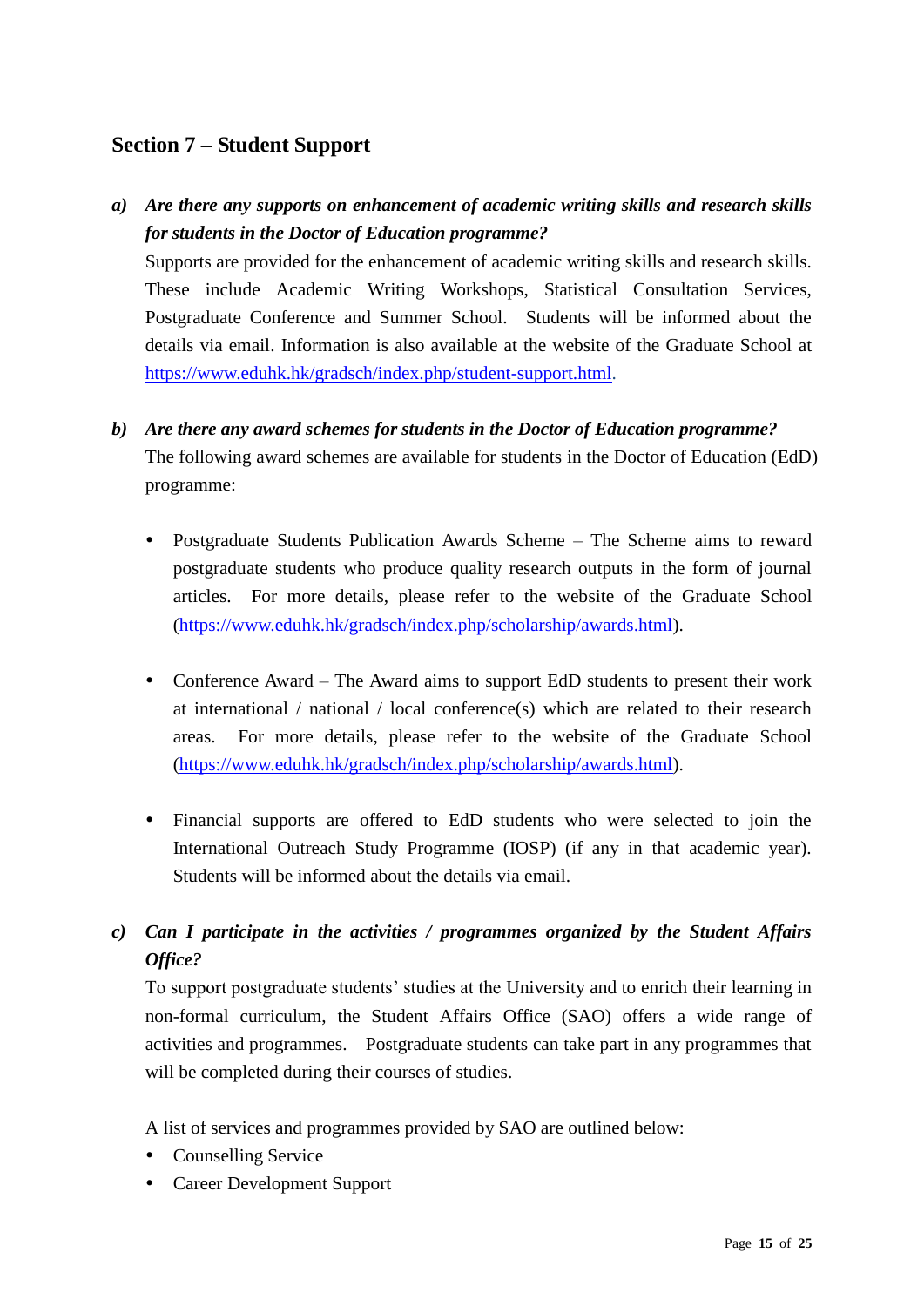- Leadership and Service Learning
- Financial Assistance
- Accommodation
- Health Service
- Student Achievement

Details can be found in the website of the SAO at [www.eduhk.hk/sao.](http://www.ied.edu.hk/sao)

### *d) Are there any study areas for postgraduate students?*

To facilitate peer support and interaction with staff, a comfortable environment is provided for postgraduate students to study, to exchange ideas in small groups, and to do their research. The Study Area for Postgraduate Students is located in the office of Graduate School at B4-G/F-02 and open for postgraduate students throughout the year. Students are most welcome to drop by anytime.

Students are also welcome to try out the Research Commons located on 4/F of the Mong Man Wai Library at Tai Po Campus.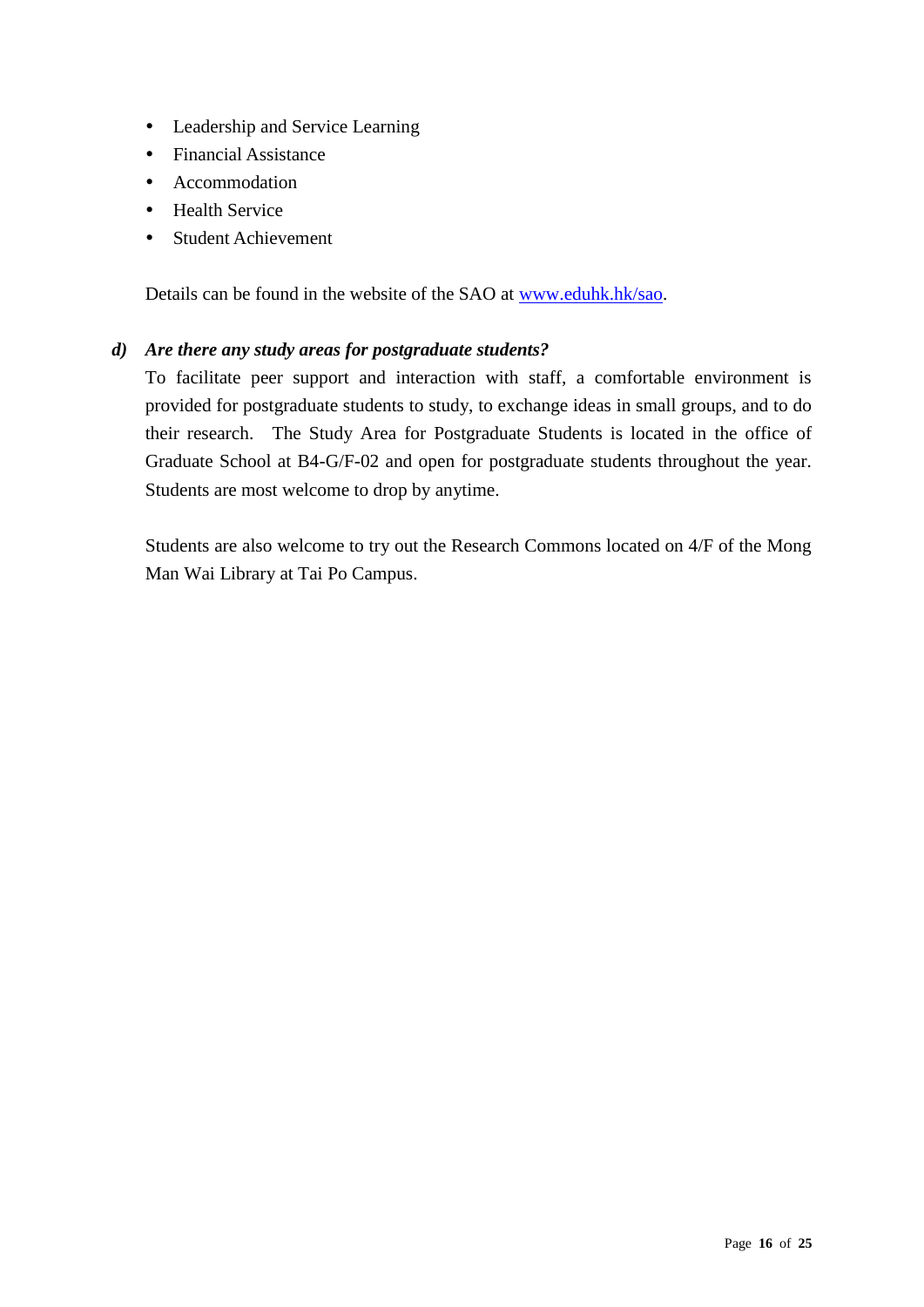# <span id="page-16-0"></span>**Section 8 – Tuition Fees**

### *a) How does the tuition fee be collected?*

The tuition fee is charged by the number of credit point students take in each semester.

*b) How does the tuition fee be charged for course EDD8015 Development of Thesis Proposal?*

The course "EDD8015 Development of Thesis Proposal (6 cps)" will be registered in Semester 1 of Year 2 study automatically and the tuition fees for the 6 credit points will be charged in that semester.

# *c) How does the tuition fee be charged for course EDD8011 Thesis?*

The tuition fees of "EDD8011 Thesis (42 cps)" will be charged at the semester after the student has been given a "PASS" grade of "EDD8015 Development of Thesis Proposal" in the following ways:

- If you have 3 semesters or more before reaching the normal study period to finish your Thesis, the tuition fees will be collected by instalments of 14 cps per semester for 3 semesters.
- If you have 2 semesters left before reaching the normal study period to finish your Thesis, the tuition fees will be collected in instalments for 2 semesters (i.e. 14 cps in 1<sup>st</sup> Term; 28cps in 2<sup>nd</sup> Term).
- If you have only 1 semester left before reaching the normal study period to finish the Thesis, you have to pay for the total credit points (i.e. 42 cps) for Thesis in that semester.

# *d) Will there be any charges if I want to extend my studies beyond the normal period of study?*

Extension fee will be charged to students who have to extend their studies beyond the normal duration. Please refer to the Programme Handbook of your admit intake for details.

### *e) How and when will I know my tuition fees payment?*

Tuition fees are normally collected twice in an academic year, i.e., after the Add-Drop Period in each semester:

- $\bullet$  1<sup>st</sup> Semester by the end of September
- $2<sup>nd</sup>$  Semester by the end of January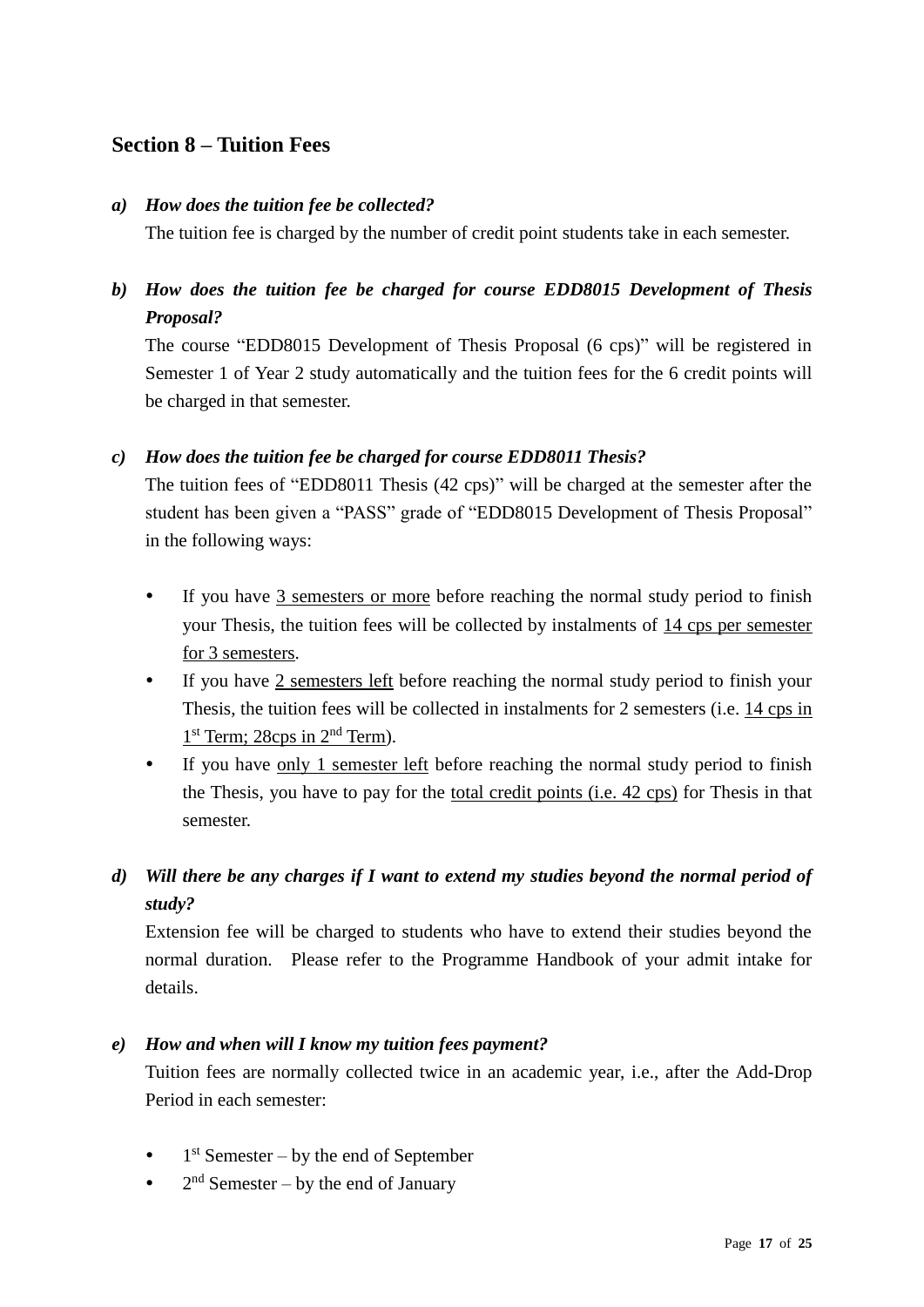An e-billing notice will be issued by Finance Office via email after the Add-Drop Period. Students can view their consolidated outstanding institutional fees in The Portal by going through the following path:

*Login The Portal ([http://portal.eduhk.hk/](https://my2.ied.edu.hk/))*  $\rightarrow$  *e-SIS*  $\rightarrow$  *Student Services*  $\rightarrow$  *Student Account* → *Account Summary*

Should there be any log-in problems, please contact the IT Helpdesk of OCIO via phone at (852) 2948 6601 / 2948 7053 or email at [helpdesk@ocio.eduhk.hk.](mailto:helpdesk@ocio.eduhk.hk)

# *f) What is the due date for tuition fees payment?*

Students can refer to the e-billing notice issued by Finance Office or the Student Account Summary in The Portal for the specific payment schedule.

*Login The Portal [\(http://portal.eduhk.hk/\)](https://my2.ied.edu.hk/)*  $\rightarrow$  *e-SIS*  $\rightarrow$  *Student Services*  $\rightarrow$  *Student Account* → *Account Summary*

# *g) Will there be any charges for late tuition fees payment?*

Failure to settle the payment by the stipulated deadline without prior approval from the University will result in the following consequences:

- withholding the issue of academic documents
- de-activation of student cards
- suspension of access to the University's Library / other facilities / accommodation in the student hall
- termination of student status

These students will be treated as "UNOFFICIALLY WITHDRAWN" from the programme with immediate effect. They are required to pay an administration fee of HK\$300 for re-activating their student status in addition to the full settlement of overdue institutional fees. They are also required to re-apply for admission again if their student status has been terminated because of prolonged outstanding debts even they have settled their previous debts with the University thereafter.

# *h) How can I settle my tuition fees payment?*

Please refer to the Student Account Summary in The Portal for the detailed payment methods.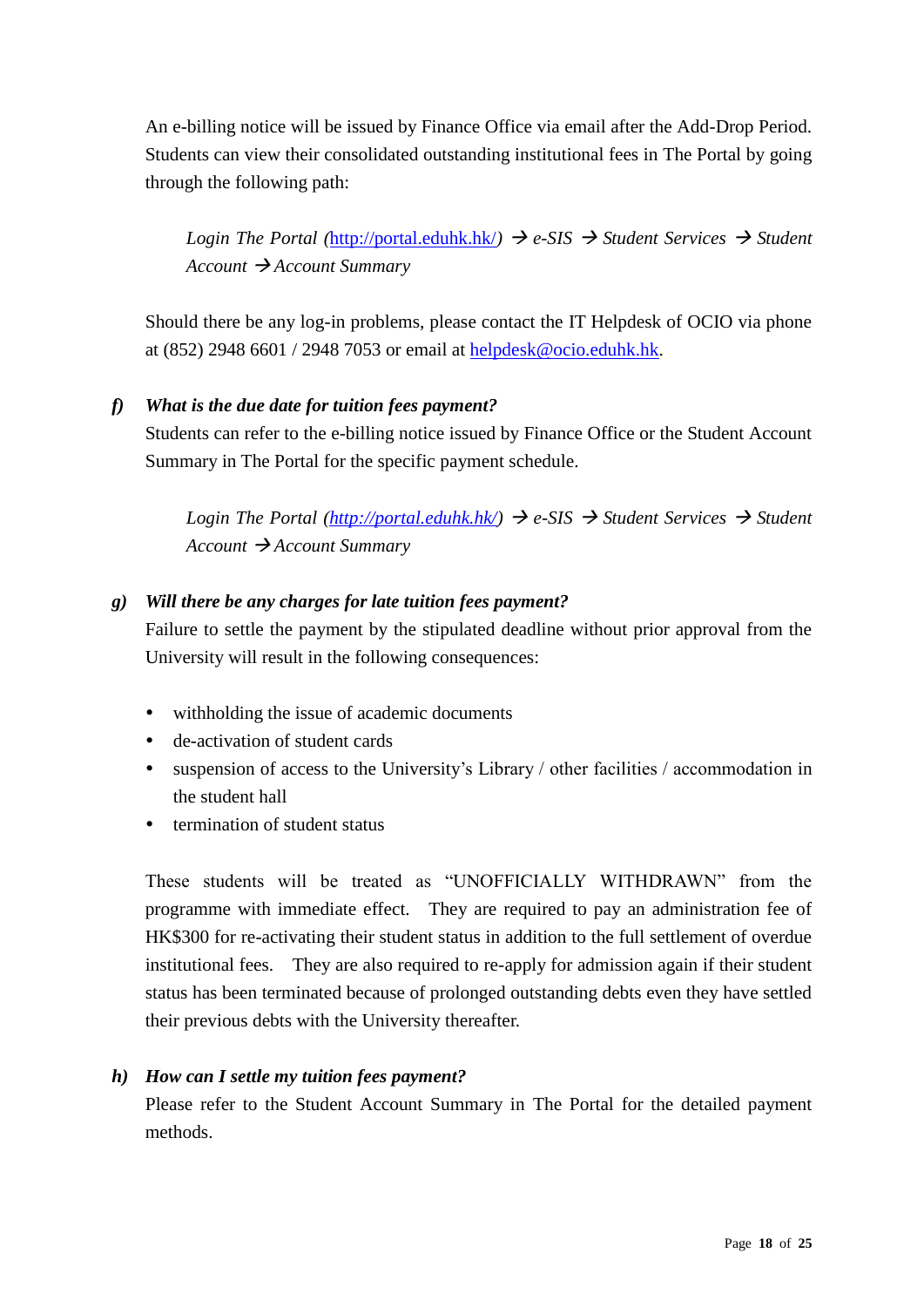*Login The Portal [\(http://portal.eduhk.hk/\)](https://my2.ied.edu.hk/)*  $\rightarrow$  *e-SIS*  $\rightarrow$  *Student Services*  $\rightarrow$  *Student Account* → *Account Summary*

Should there be any enquiries regarding the billing and payment methods, please contact the Finance Office via phone at (852) 2948 7440 / 2948 6083 or email at [fees@eduhk.hk.](mailto:fees@ied.edu.hk)

# *i) Can I apply for a deferral of tuition fees payment?*

Students are required to make financial planning to ensure all fees to be settled on time. Students with sudden financial difficulties, please seek advice from the Student Affairs Office and the Finance Office.

| <b>Student Affairs Office</b> |                      |                                                        |
|-------------------------------|----------------------|--------------------------------------------------------|
| Phone                         | $\ddot{\cdot}$       | (852) 2948 6720 / 2948 6721                            |
| Fax                           |                      | $(852)$ 2948 6240                                      |
| Email                         | $\ddot{\cdot}$       | saoemail@eduhk.hk                                      |
| Website                       | $\ddot{\cdot}$       | www.eduhk.hk/sao                                       |
| In-person                     | $\ddot{\phantom{a}}$ | <b>Student Affairs Office</b>                          |
|                               |                      | 1/F, Block A, Cho Kwai Chee Foundation Building        |
|                               |                      | The Education University of Hong Kong                  |
|                               |                      | 10 Lo Ping Road, Tai Po, New Territories, Hong Kong    |
|                               |                      | Finance Office (Student Tuition Fee)                   |
| Phone                         | $\ddot{\cdot}$       | (852) 2948 7440 / 2948 6083                            |
| Fax                           | $\ddot{\cdot}$       | $(852)$ 2948 6107                                      |
| Email                         | $\ddot{\cdot}$       | fees@eduhk.hk                                          |
| Website                       | $\ddot{\cdot}$       | www.eduhk.hk/fo/                                       |
| In-person                     | $\ddot{\cdot}$       | Room A-3/F-09, Cho Kwai Chee Foundation Building       |
|                               |                      | The Education University of Hong Kong                  |
|                               |                      | 10 Lo Ping Road, Tai Po, New Territories, Hong Kong    |
| Office Hours :                |                      | (Monday – Friday) $8:30$ am – 1:00pm & 2:00pm – 5:20pm |
|                               |                      | (Saturdays, Sundays & Public Holidays) Closed          |

# *j) How can I obtain a payment proof of my tuition fees?*

An unofficial receipt for the settled tuition fees can be downloaded and printed by going through the following path:

*Login The Portal*  $\langle \text{http://portal.eduhk.hk/}\rangle \rightarrow e\text{-SIS} \rightarrow \text{Student Services} \rightarrow \text{Student}$ *Account* → *Account Summary* → *Tuition Fees Receipt*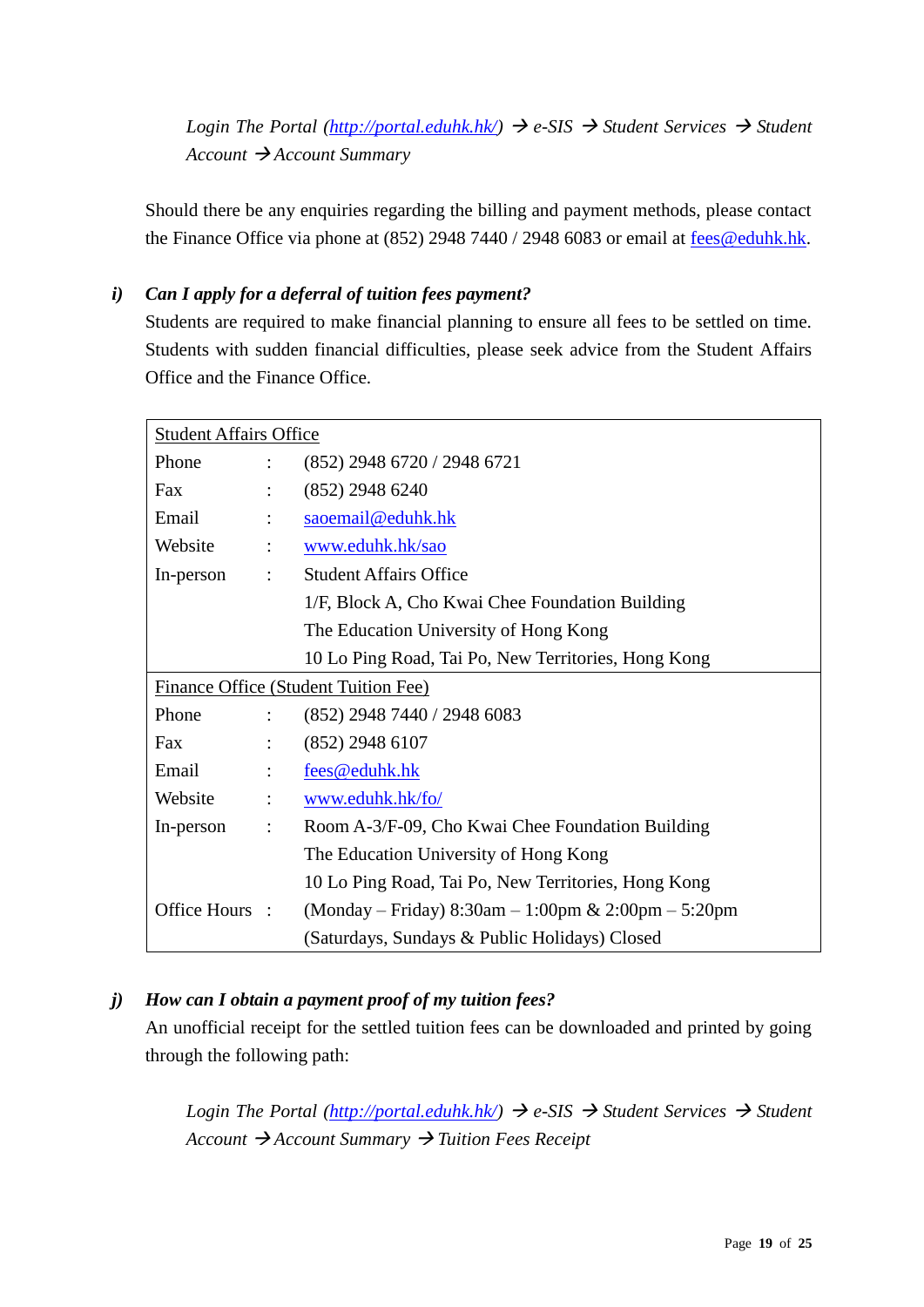If an official receipt is needed, students should write to Finance Office at [fees@eduhk.hk.](mailto:fees@ied.edu.hk) Please be reminded to include the following details in the email:

- Full Name in English
- Student Number
- Programme of Study
- Academic Term & Year requested
- Course Code  $&$  Course Title of the registered course(s)
- Reason(s) for the request
- Contact Phone Number
- Postal Address

Please note that no receipt can be issued if there is outstanding balance in the Student Account.

*k) Do I need to pay tuition fees if I drop the courses after the Add/Drop Period?* Students are required to pay the full tuition fees for any courses dropped after Add-Drop period of the programme.

# *l) Do I need to pay tuition fees for the deferred semester?*

If the application for deferment of studies is submitted before the completion of the first half of a semester according to the academic calendar of the programme, any tuition fees paid for the deferred semester will be carried forward.

If the application for deferment of studies is submitted after the first half of a semester, the tuition fees paid for the deferred semester will not be refunded nor carried forward to the resumed semester; tuition fees not paid for the deferred semester has to be paid when resuming studies.

*m) Do I need to pay tuition fees if I withdraw from the Doctor of Education programme?* For application submitted after the commencement of a semester, students are required to pay the full tuition fees for the whole semester and other outstanding fees before such application will be processed.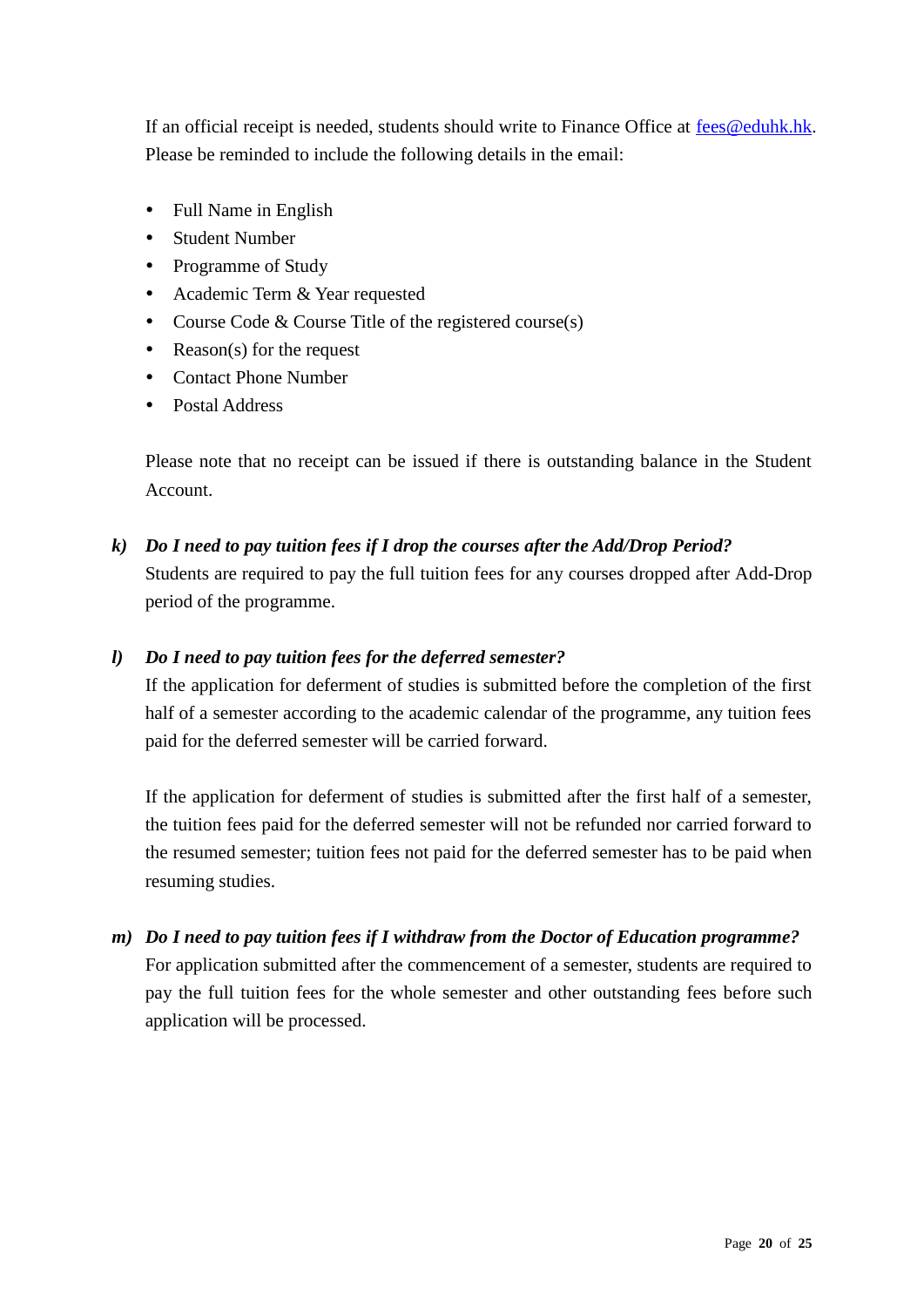# <span id="page-20-0"></span>**Section 9 – Application for Academic Documents / Change of Specialized Area / Change of Study Mode / Change of Programme / Late Submission of Assignment / Credit Transfer / Extension of Study Period / Leave of Absence / Deferment of Studies / Withdrawal**

*a) How can I apply for an official Transcript / Testimonial?* Please download the form "Application for Academic Documents" from the website of the Registry at <https://www.eduhk.hk/re/modules/content/item.php?categoryid=9&itemid=19> and submit the completed form to the Information Centre (A-G/F-11).

### *b) How can I apply for a change of Specialized Area / Study Mode / Programme?*

Please complete the form "Application for Change of Programme / Specialist Route / Major or Minor / Mode of Study" and return the completed form to the Information Centre (A-G/F-11). The form can be downloaded from the website of the Registry at [https://www.eduhk.hk/re/modules/content/item.php?categoryid=9&itemid=19.](https://www.eduhk.hk/re/modules/content/item.php?categoryid=9&itemid=19)

### *c) How can I apply for a late submission of assignment?*

Please complete the form "Application for Late Submission of Assignment" and submit the completed form to the Course Lecturer(s) with a copy submitted to the Graduate School by email at  $edd@eduhk.hk$ . The form can be downloaded from the website of the Registry at [www.eduhk.hk/registry/.](http://www.ied.edu.hk/registry/)

#### *d) How can I apply for credit transfer?*

Please complete the form "Application for Credit Transfer" and submit the completed form to the Information Centre (A-G/F-11). The form can be downloaded from the website of the Registry at:

[https://www.eduhk.hk/re/modules/content/item.php?categoryid=9&itemid=19.](https://www.eduhk.hk/re/modules/content/item.php?categoryid=9&itemid=19)

Please read carefully:

- (i) The regulations and policy on credit transfer at the website of the Registry; and
- (ii) The important notes on the application form.

# *e) Are there any maximum numbers of credit points / courses be transferred to the Doctor of Education programme?*

The total number of credit points transferred normally will not exceed 50% of the total credit points of the EdD programme. All applications are considered on case-by-case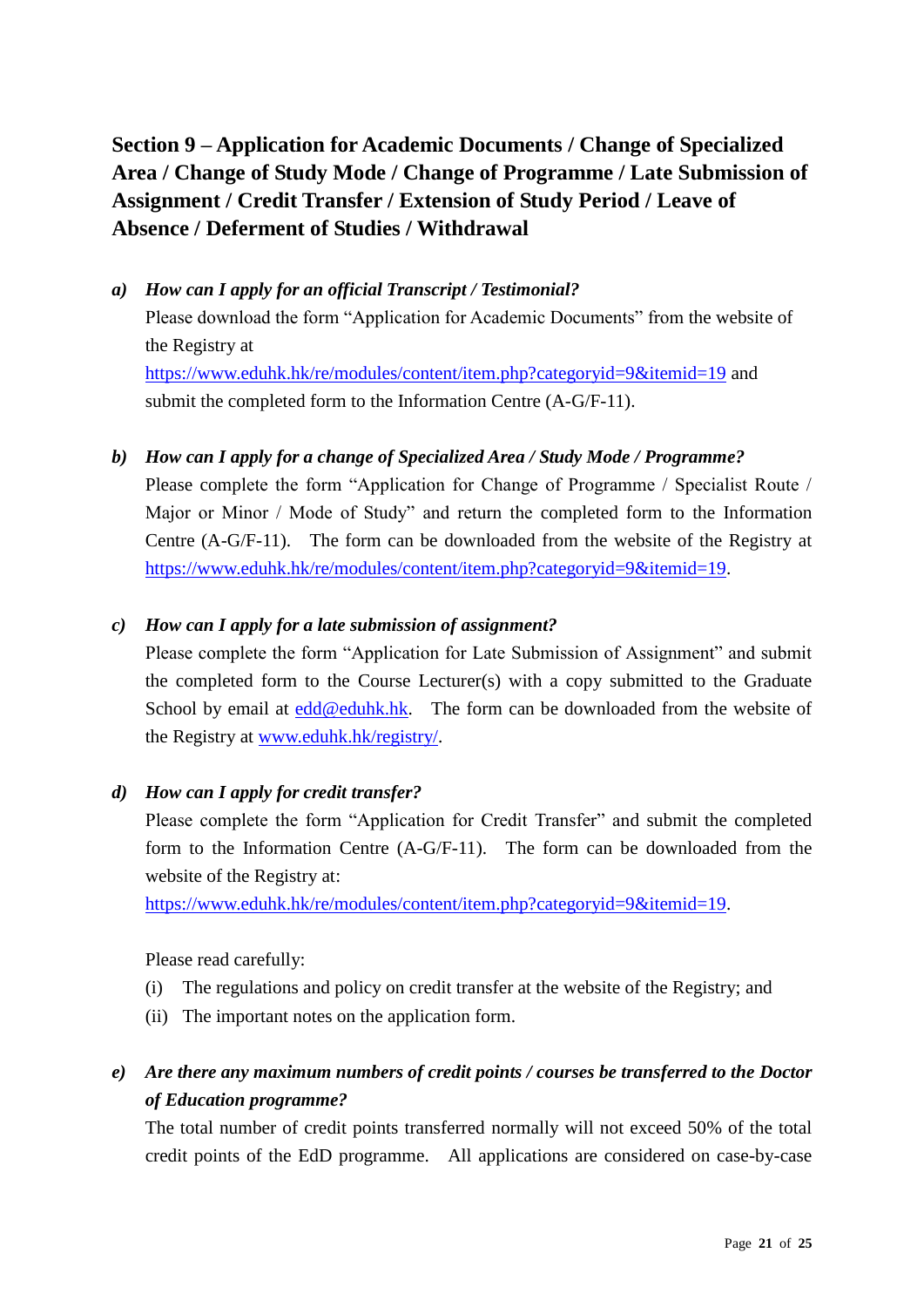basis, and are subject to approval by relevant departments. For the guideline of credit transfer, please refer to the Registry website at:

[https://oraas0.eduhk.hk/CourseRegLink/Programme\\_Info\\_Student\\_QRCT.html](https://oraas0.ied.edu.hk/CourseRegLink/Programme_Info_Student_QRCT.html)

# *f) How can I apply for an extension of study period beyond the normal / maximum period of study?*

# Beyond Normal Period of Study

Students, who are unable to complete the programme requirements within the normal period of study, are required to apply for an extension of study period.

For those students who are required to apply for extension beyond the normal study period, they will be informed via email before the end of the normal study period and are required to complete the online application form for submission to the Graduate School.

Extension fees will be charged to students who have to extend their studies beyond the normal duration (i.e. 3 years for full-time and 4 years for part-time).

# Beyond Maximum Period of Study

Extension beyond the maximum study period is not permitted except for special circumstances with very strong justifications. Students who wish to extend their period of study beyond the maximum programme duration are required to apply in writing to the Graduate School [\(edd@eduhk.hk\)](mailto:edd@ied.edu.hk) to obtain approval from the EdD Programme Committee at least 3 months before the end of maximum study period. Approval for an extension is subjected to the considerations of the Program Committee on a case-by-case basis.

# *g) How can I apply for leave of absence?*

In exceptional circumstances where students need to take a leave of absence for 30% of scheduled classes/lectures or more, students should inform and obtain prior approval from their Course Lecturer(s).

Please note that students who are absent for 30% of scheduled classes or more in a course without prior permission will be given a grade F (Fail) by their Course Lecturer(s). The grade F will be recorded on the students' transcript.

Individual courses / Course Lecturers may have their attendance requirements, please approach the respective Course Lecturer / department for details.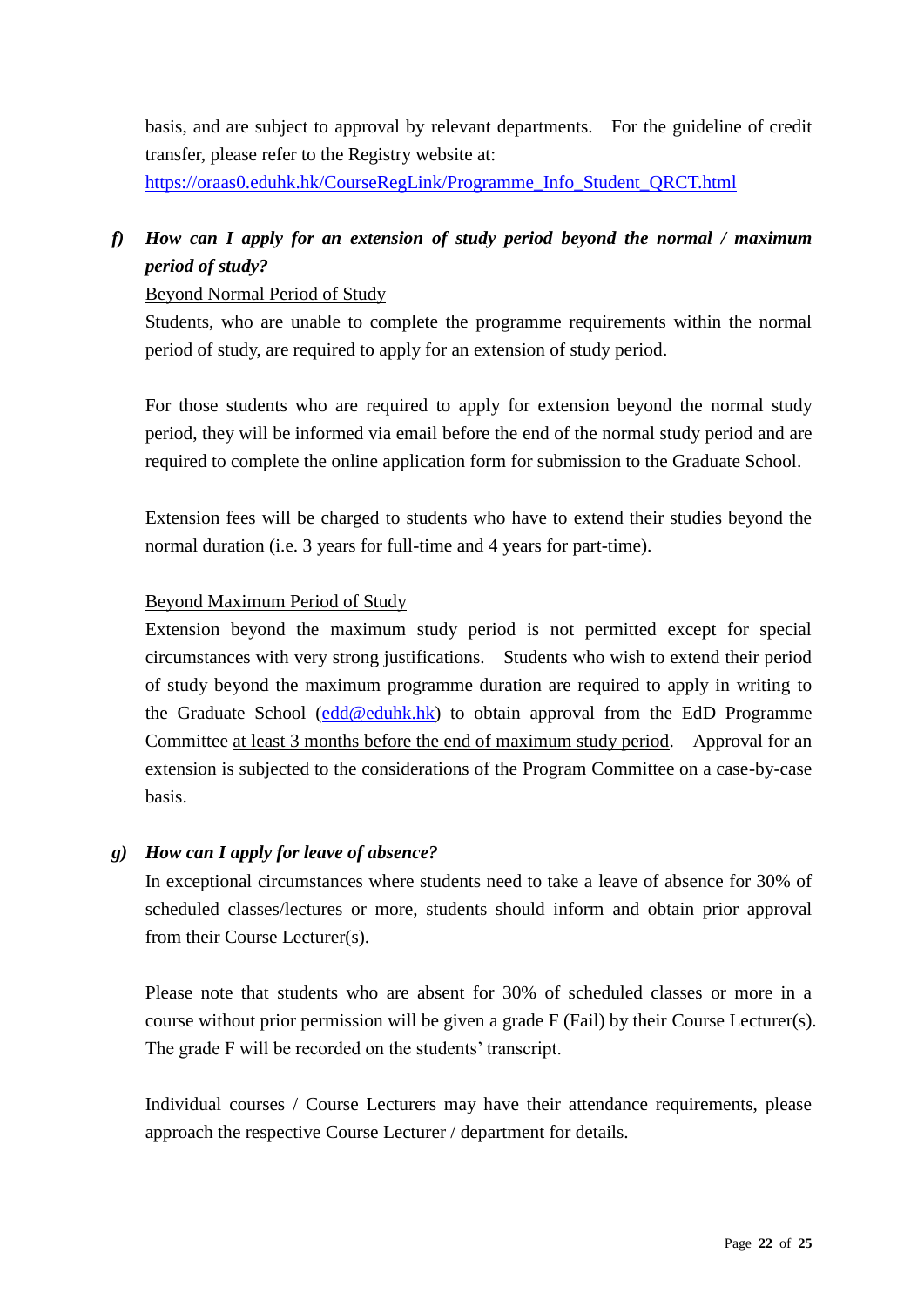# *h) How can I apply for deferment of studies?*

Please complete the form "Application for Deferment of Studies" and submit it to the Information Centre (A-G/F-11). The form can be downloaded from the website of the Registry at [www.eduhk.hk/registry/.](https://www.ied.edu.hk/registry/) Students can apply for deferment of study if there is a genuine need. The period of deferment in each application is normally one semester. The deferment period is included in the maximum period of study. A continuation fee per semester is required upon approval of the application.

# *i) How can I apply for withdrawal from my studies?*

Please complete the "Withdrawal Form" and submit the completed form to the Information Centre (A-G/F-11). The form can be downloaded from the website of Registry at [www.eduhk.hk/registry/.](https://www.ied.edu.hk/registry/) Effective date of withdrawal is normally 3 working days from the date of submission of the completed form.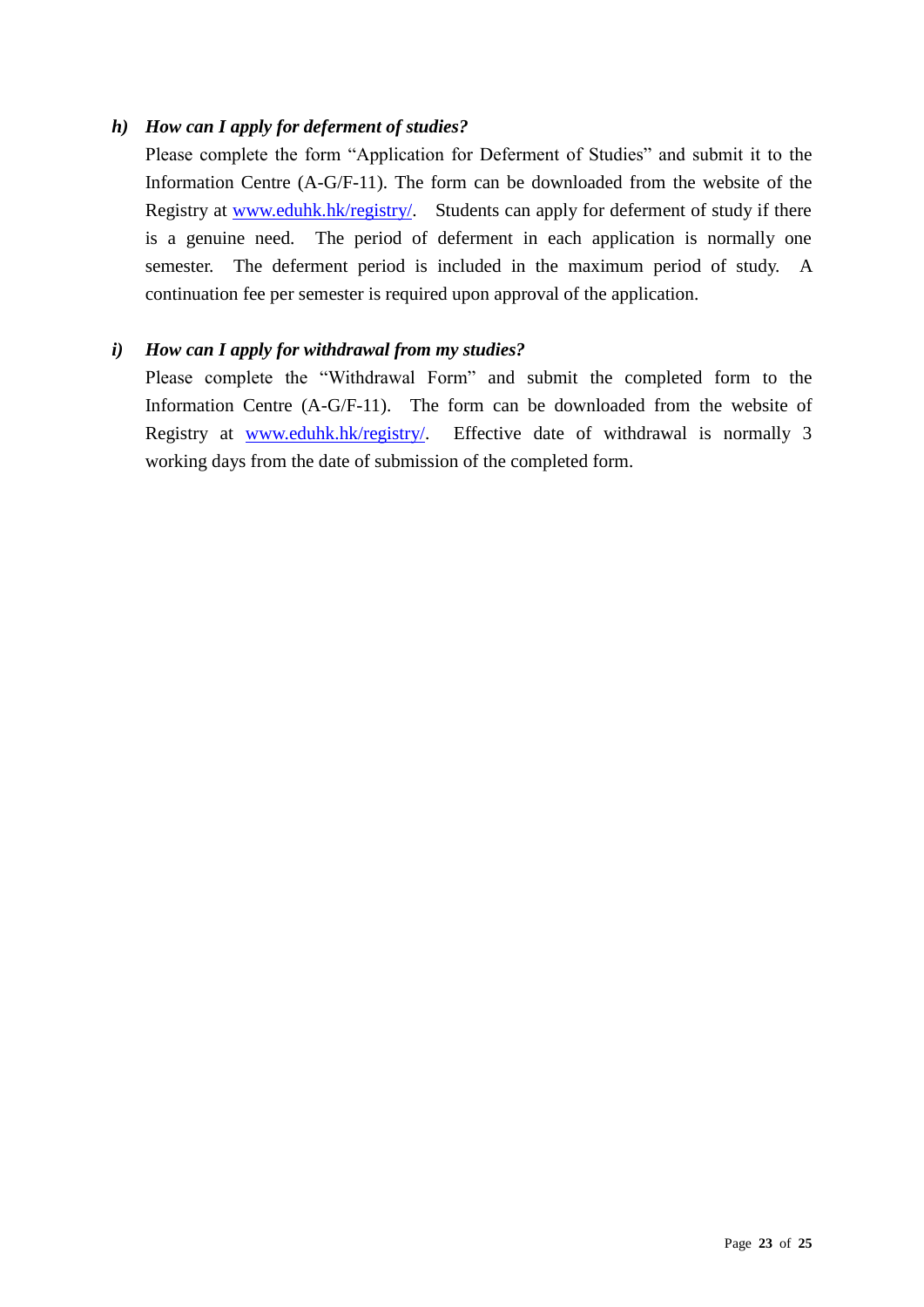# <span id="page-23-0"></span>**Section 10 – Visa-related Issues (for non-local students)**

*a) How to apply for a visa extension to continue with my studies at the University?*

In case of special circumstances, non-local students who are unable to complete the Doctor of Education programme within the normal study period should approach the Graduate School at least three months before the expiry date of their Student Visa / Entry Permit.

# *b) Who should I contact for enquiries about visa application?*

For Mainland, Taiwan and Macau students:

|     |                          | Phone : $(852)$ 2948 6389 |
|-----|--------------------------|---------------------------|
| Fax | <b>Contract Contract</b> | (852) 2948 8965           |

For International students:

|     | Phone : $(852)$ 2948 7654 |
|-----|---------------------------|
| Fax | $(852)$ 2948 8198         |

|             | Website : www.eduhk.hk/gao                                                  |  |
|-------------|-----------------------------------------------------------------------------|--|
| $E$ -mail:  | gao@eduhk.hk                                                                |  |
| In person : | Global Affairs Office, Room A-G/F-10,                                       |  |
|             | Cho Kwai Chee Foundation Building,<br>The Education University of Hong Kong |  |
|             |                                                                             |  |
|             | 10 Lo Ping Road, Tai Po, Hong Kong                                          |  |